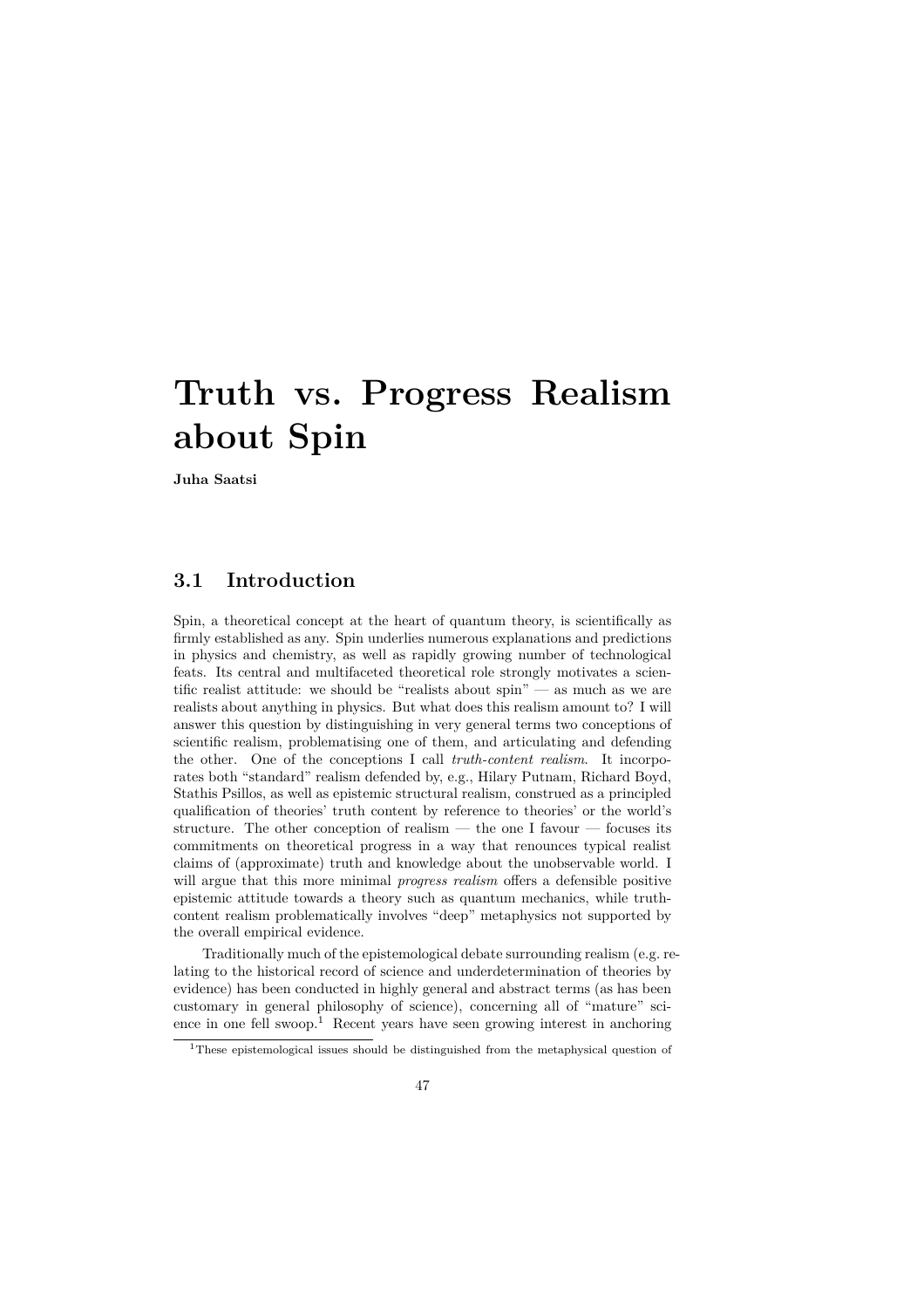the debate much more firmly to local, case-specific details of particular theories and their evidential support. This support can arguably substantially vary, upon philosophical analysis, from one theory or area of science to another, as it is prima facie plausible that the balance between the evidence for and against realism gets settled differently for different areas of science. Given the vast differences in theories' explanatory presuppositions and subject matters, there is no reason to think that theory-mediated epistemic access to them is equally (un)problematic across different areas of successful, well-established science as diverse as, e.g., cosmology, genetics, geology, palaeontology, and quantum physics.<sup>2</sup> It thus makes sense to have a good look at the details of specific areas of science to see how the case for or against realism plays out in different scientific domains. Quantum physics is particularly interesting in this regard, as it exhibits an increasingly broadly recognised and scientifically serious case of underdetermination by evidence that seems to breathe new life to a venerable challenge to scientific realism. This underdetermination has been discussed from different angles by various authors, including many represented in this volume. In this chapter I aim to highlight some subtleties of this challenge, arguing that its implications are best appreciated in the context of the broader dialectic of the realism debate and through more general reflections on what scientific realism amounts to.

It will pay off to further zoom in on spin to bring into focus the nature of the problematic underdetermination. For standard realism 'spin' is a central theoretical term of exceedingly well-confirmed science, taken to refer to an objective feature of mind-independent world. Traditionally realist commitments to our best theories' (approximate) truth are bound up with such terms' referential status, furnishing a sense in which we can gain knowledge from these theories as representations of reality, while also expecting future revisions in these theories. Prima facie, realism about spin is extremely well motivated by the lights of usual realist arguments, given spin's various theoretical roles (cursorily reviewed in Section 2). Briefly put: spin is at the heart of various scientific *explanations* furnished by quantum physics, exemplifying the kind of explanatory reasoning upon which standard abductive arguments for realism capitalise. Spin is also *unifying* in ways that matter for many realists. Finally, the increasingly robust theoretical handle on spin has led to myriad technological developments over the past couple of decades, rendering spin increasingly *manipulable* in ways that many realists have regarded as critical to justifying realism. In the spirit of the realist's classic "no miracles" argument, we can sum this up by saying that the multifaceted success of quantum physics would be an astounding miracle if spin wasn't, well, real! Regardless of whether we endorse the letter of this argument, the prima facie case for realism about spin is forceful.

what is real according to a given theory (taken as approximately true). The latter question can only be answered in the context of specific theories, of course, and quantum theory has been an area of intense research in this regard. See Richard Healey's chapter in this volume for further distinctions between various realism issues.

<sup>2</sup>For illustrations, see the various contributions to Saatsi (2018, Part IV).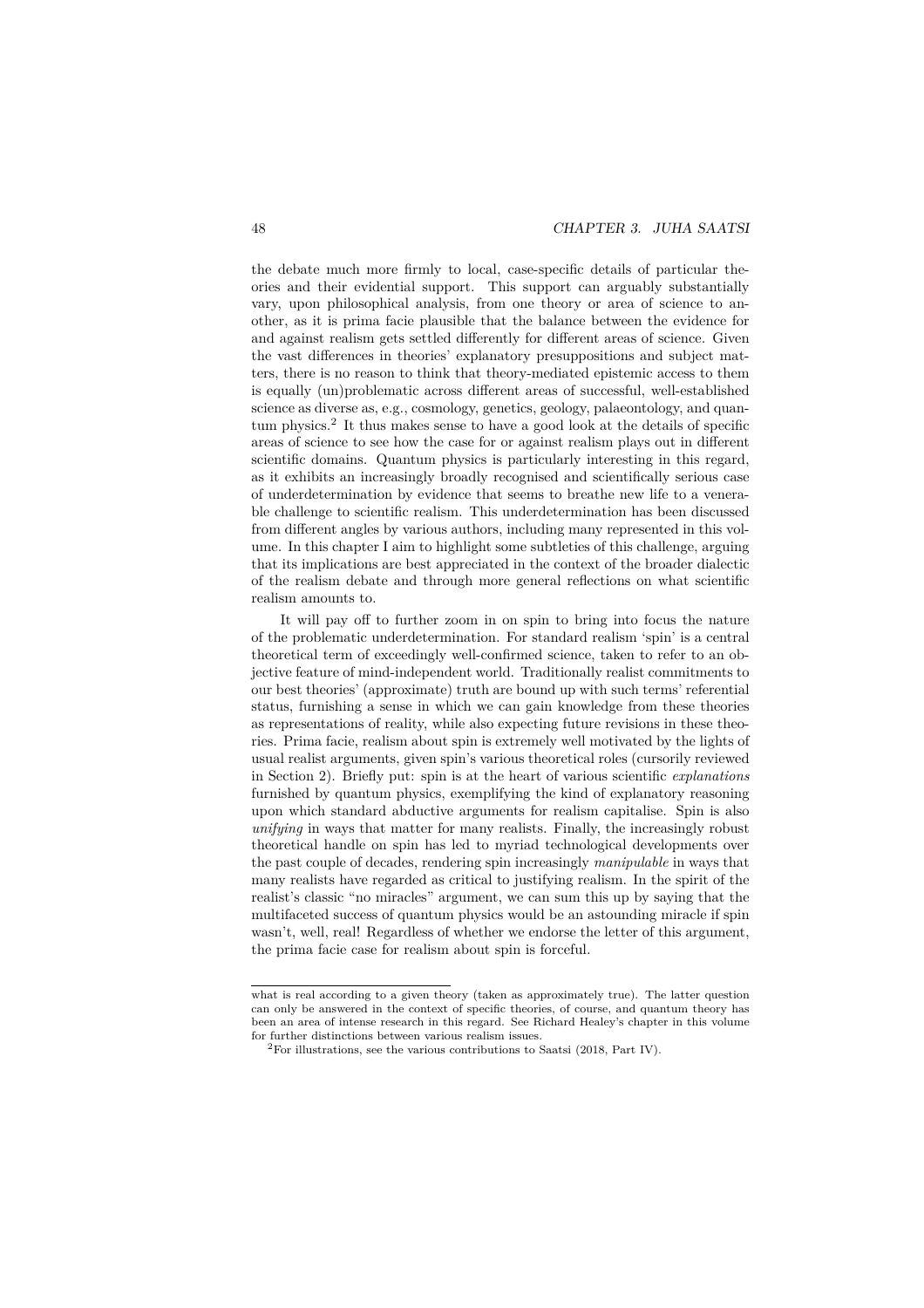#### *3.1. INTRODUCTION* 49

So runs a homely realist line of thought. But, as is well known, spin is also at the heart of interpretational conundrums of quantum physics, so it is immediately unclear what "realism about spin" is *about*. I will argue that underdetermination of different candidate theories of spin — correctly understood — raises a serious challenge to the received way of understanding what realism amounts to. Although this challenge arises specifically in the context of quantum physics (which is notoriously "weird" from our classical point of view), it also threatens the realist outlook on science much more broadly by demonstrating the unreliability of standard criteria for realist commitment towards indispensable theoretical notions more generally, since these criteria apply to spin just as well as they apply to any theoretical feature of science. This is one reason why it is difficult to delimit the implications of this challenge in a principled way to quantum physics, so as to give up on realism selectively in relation to the latter, while simultaneously withholding realism in relation to other areas of theoretical science.

One such strategy for limiting realist commitments has been proposed by Carl Hoefer (this volume), who adopts a selectively instrumentalist attitude towards all current *fundamental* theories of physics (including quantum physics), while retaining a realist attitude towards science for which we "cannot conceive of any way that they could be seriously mistaken, other than by appealing to scenarios involving radical skepticism." Hoefer offers various examples of epistemologically kosher objects of realist commitment from *non-fundamental* physics, including, e.g., the key properties of atoms and molecules employed in much of chemistry and statistical mechanics, and the key properties of electrons employed in much of electronics. He argues that realism about atoms and electrons (thus construed) can be underwritten by the fact that science without them is in a strong sense *inconceivable*, due to the ways in which the relevant scientific "theories and technologies are intertwined and entangled with each other." We cannot really conceive of an alternative science to ours that does without a notion of 'atom', for example, whose types and key properties are codified in the periodic table of elements.

We [would] need to rewrite all of chemistry from the ground up, no small feat. But we also would need to rewrite much of astrophysics (what is the process that happens in stars to produce energy?), and statistical mechanics (with its theory of heat as molecular motion). We would need to revise all of microbiology as well (stories about how living cells get nutrients and oxygen, for example), and our understanding of what goes on in electron-tunneling microscopes. (Hoefer, this volume)

Thus, numerous higher-level special sciences are thoroughly intertwined with the physics of atoms and electrons — both in their theories and core technologies — rendering the potential elimination of these theoretical posits inconceivable. By contrast, alternatives to our currently accepted 'fundamental' theories of physics are clearly not similarly inconceivable. In the contrary, they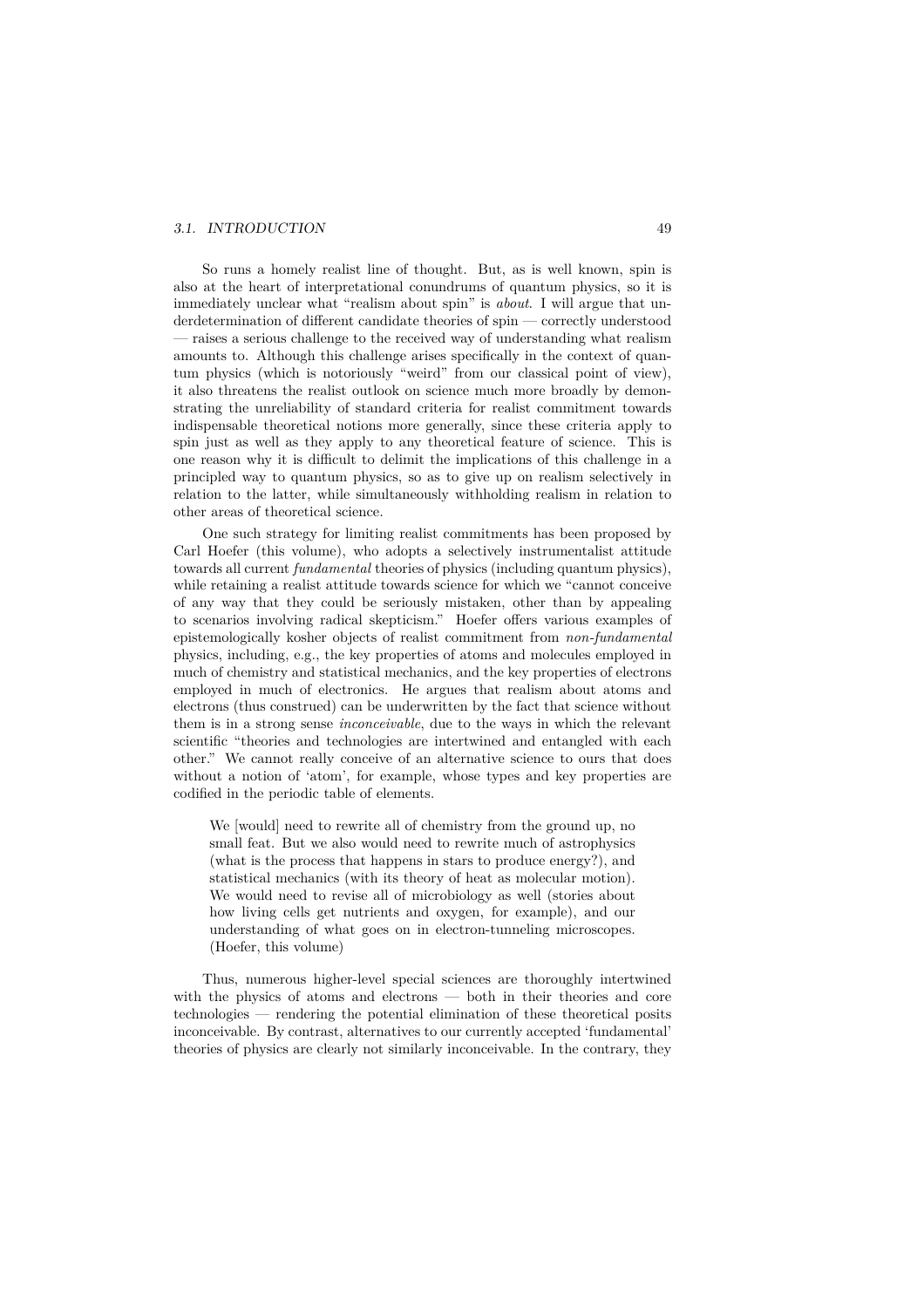are actively considered by scientists, different quantum theories (e.g. Bohmian mechanics and dynamical collapse theories) being an obvious case in point.

Hoefer has identified an interesting, even if somewhat knotty contrast. It does not, however, serve to bracket off realism about quantum physics, some central notions of which are sure to be found in the good company of atoms and electrons, on the side of Hoefer's realist commitments. Spin presents a prime example of this, given its thorough entrenchment in a vast array of theories and accompanying technologies, as indicated below. Science as empirically successful (explanatory, unified, and technologically powerful) as ours without 'spin' is just as inconceivable, as I will next discuss.

# **3.2 Spin**

Spin, the quantum property that Wolfgang Pauli in 1925 famously described (for the electron) very minimally as a "two-valued quantum degree of freedom," has become commonly known as a particle's intrinsic angular momentum, due to the way in which it contributes to the particle's magnetic moment in analogy and in combination with its orbital angular momentum. After initial attempts (by Goudsmit and Uhlenbeck, and others) to construe electron spin in quite literal mechanical terms as a charged spinning object — an idea quickly jettisoned as incompatible with relativity — the physics community rather quickly learned to accept spin as a real quantum feature that might indeed be irreducible or "intrinsic": a property for which there is no further *dynamical* story to be told.<sup>3</sup> Furthermore, it is generally accepted that there is no classical counterpart to spin: unlike its energy or orbital angular momentum, say, there is no property in classical physics that corresponds to this property at the classical limit (as Planck's constant tends to zero, or whatever more sophisticated analysis of the limit one prefers).<sup>4</sup> In spatial terms, the issue is that if we think of spin as a particle's property, then it in some sense has direction but there is no classical vectorial quantity whose components in all possible directions belong to the same discrete set.<sup>5</sup>

Physicists' rapid acceptance of spin as such an irreducibly quantum property was driven by the indispensability of the new quantum degree of freedom in capturing and accounting for various phenomena, notably the anomalous Zeeman effect — observed deviations from the "normal" Zeeman effect splitting of spectral lines for some elements in a strong magnetic field — which troubled the 'old quantum theory' of Bohr and Sommerfeld. Since these early scientific

<sup>&</sup>lt;sup>3</sup>In comparison, the spin of a baseball or other macroscopic body can be dynamically reduced to the orbital angular momentum of its constituent particles in a mechanical way. Whether or not *some* kind of dynamical interpretation for electron spin is possible is an open question. See, e.g., Ohanian (1986), Giulini (2008), and Sebens (2018).

<sup>4</sup>See, however, Giulini (2008) and Keppeler (2003).

<sup>&</sup>lt;sup>5</sup>The quantum state of a spin- $\frac{1}{2}$  particle (a fermion) is represented by a two-valued spinor wavefunction, and the operators corresponding to orthogonal spin components are given by the Pauli spin matrices.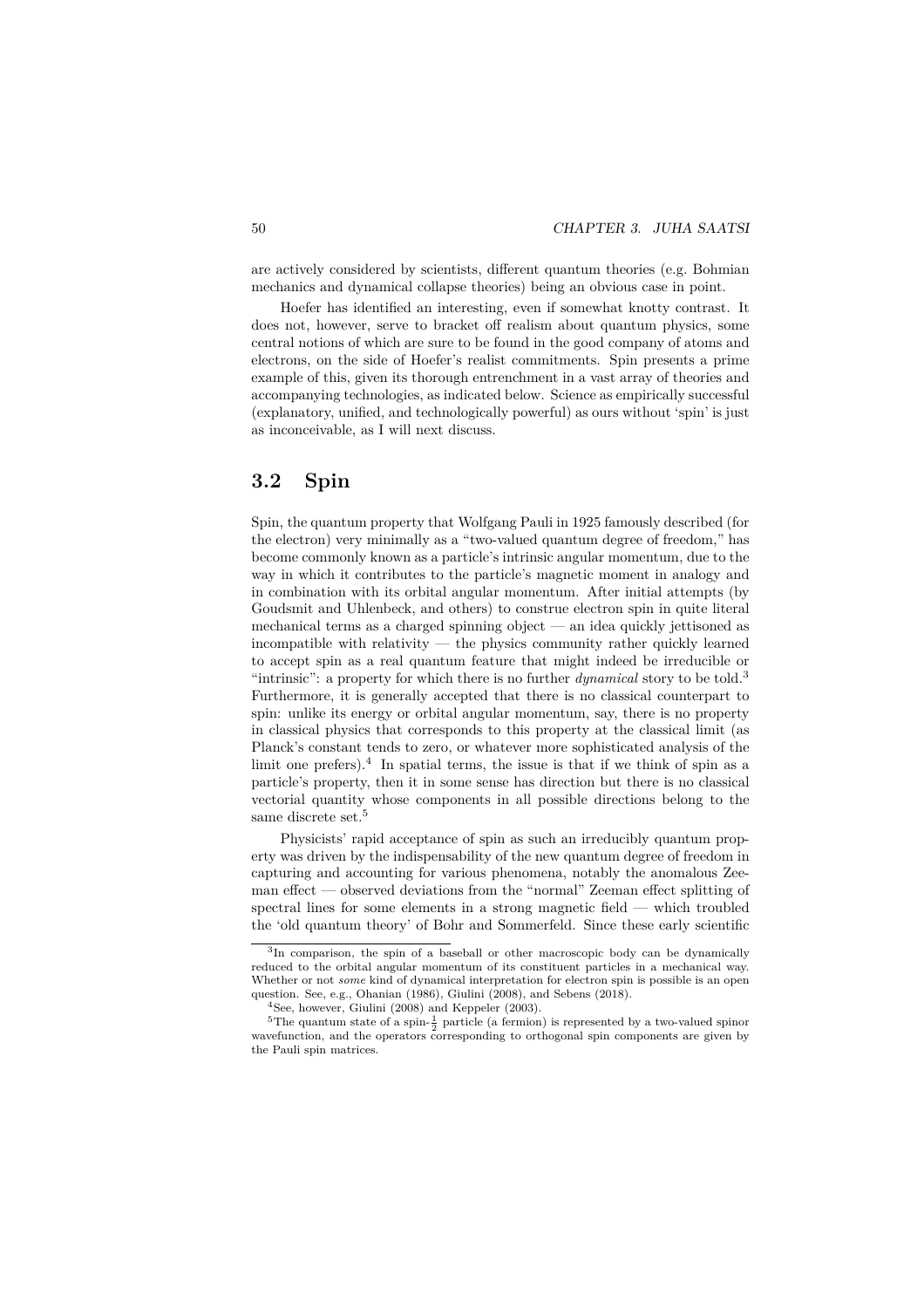#### **3.2. SPIN** 51

success stories the physics of spin has only gone from strength to strength, with hugely important theoretical implications in numerous subfields of physics, from elementary particle physics to condensed matter physics, optics, and physics of atoms and molecules (see Raimond and Rivasseau 2009 for a selective review). In physics without spin, a huge amount of generally accepted theory would have to be rewritten from the ground up.

Spin also matters a great deal to chemistry and molecular biology, both disciplines of which now share a substantial interface with quantum physics. For example, spin is pivotal to understanding a broad range of phenomena involving electron transfer (from one chemical species to another) and spin exchange (changing of the orientation of oppositely polarized spins), both ubiquitous in important chemical and biological processes involving isolated molecules, ions and excess electrons in solution, electrochemical systems, and so on (see Likhtenshtein 2016 for a review). Modern biological understanding of phenomena such as photosynthesis thus acknowledges the critical role of weak spin-related interactions in the relevant chemical and biological processes. At a more basic level, the periodicity of chemical elements and the notion of molecular bond — the two cornerstones of chemistry — profoundly rely on the Pauli exclusion principle, which "forbids" electrons (as fermions with half-integer spin) from occupying the same quantum state, accounting in large part for the electron shell structure of the elements.<sup>6</sup>

Hoefer's observation that it is impossible to conceive of chemistry or molecular biology without atoms and molecules thus also applies to spin: many achievements of these disciplines, sans spin, are equally hard to conceive of. In terms of its integration to the special sciences, spin is not relevantly different from atoms or molecules.

Spin matters greatly to vast areas of chemistry not only as a theoretical notion, but through the technologies it has led to. The spin degree of freedom of both electrons and nuclei is critical in many areas of spectroscopy, which study atoms' or molecules' interaction with radiative energy. Since its inception spin has become absolutely indispensable to the quantum physical representation of possible particle states, their energy levels, and the 'selection rules' that govern possible state transitions. These involve, for example, details of the spinorbit coupling — typically understood as the interaction between the magnetic moments due to spin and orbital angular momentum  $-$  as well as possible transitions between nuclear and electron spin states. The two-valued character of electron spin and its coupling with the orbital angular momentum famously explains the splitting of the main lines of atoms' emission spectra into two or more components — its fine structure — and the spin of the nucleus and its

 $6$ At the theoretical level the exclusion principle can be connected to spin via the spinstatistics theorem, according to which integral spin particles obey Bose-Einstein statistics, while half-integral spin particles obey Fermi-Dirac statistics and the exclusion Principle. First derived by Pauli, this theorem has subsequently been proven from numerous different starting points, typically involving non-elementary presuppositions in the context of quantum field theory. See Duck and Sudarshan (1997) for a classic review.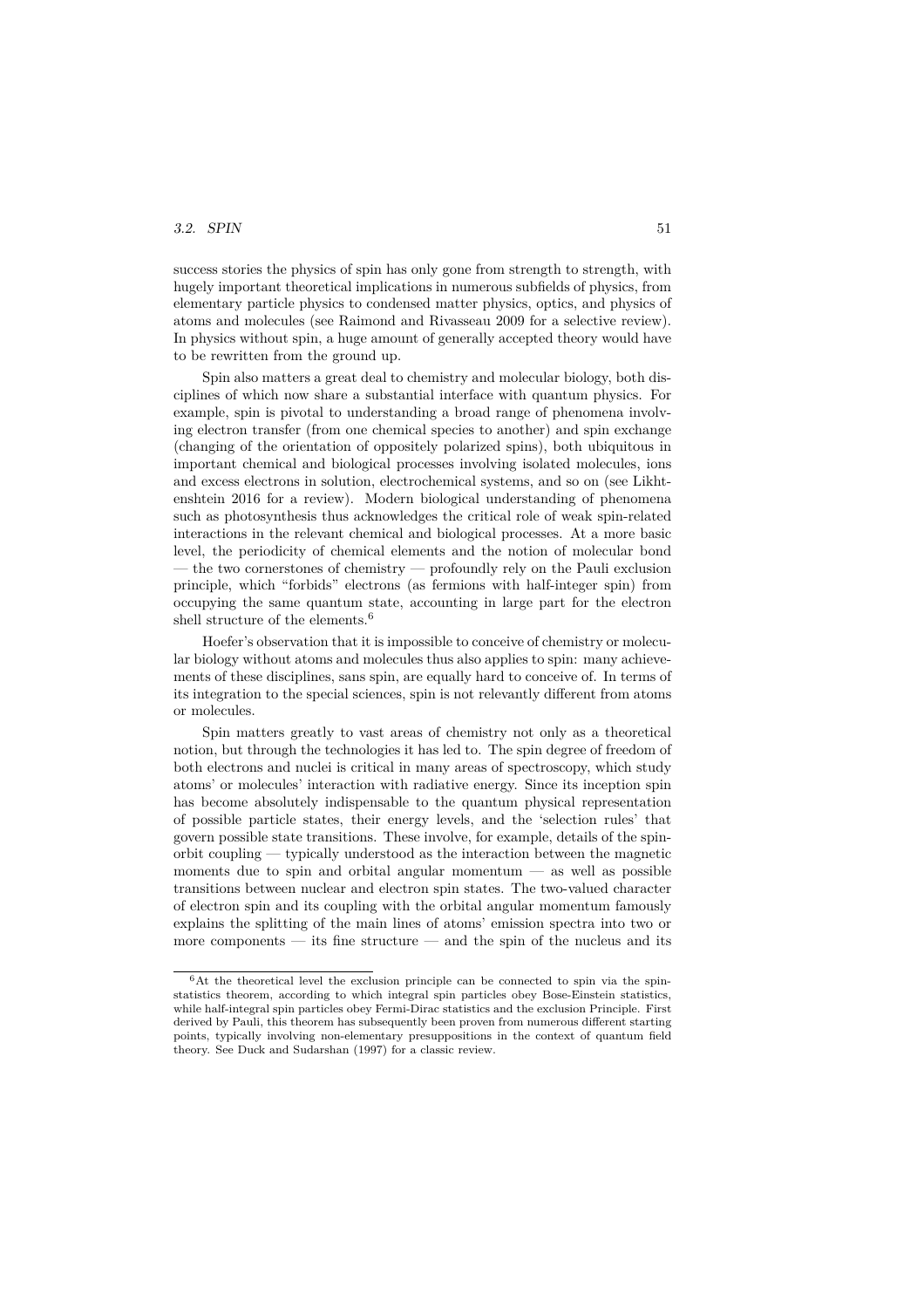interaction with the magnetic field produced by the orbiting electron explains the further hyperfine structure.

Many modern spectroscopic techniques have important applications outside physics laboratories. Nuclear magnetic resonance (NMR) spectroscopy presents an important application that is vital, e.g., to modern organic chemistry in offering a preeminent technique for identifying organic compounds and determining their structure and functional groups. Molecules' electronic structure and individual functional groups (viz. groups of atoms or bonds responsible for the molecules' behaviour in chemical reactions) are determined by probing the intramolecular magnetic field, which is unique (or at least highly characteristic) to individual compounds. What theoretically underlies such probing is a quantum mechanical understanding of the magnetic moment of nuclear spin, and the way it precesses in external magnetic field. The rate of precession of the bulkmagnetisation due to the spins of particular kind of nuclei (e.g.  $^{1}$ H or  $^{13}$ C) in a given magnetic field is directly proportional to the nuclei's gyromagnetic ratio, which is a fundamental nuclear constant. A given type of nuclei in a sample can absorb energy from an electromagnetic field of appropriate (radio-length) frequency, which is dependent on the type of nuclei in question, as well as their chemical environment.<sup>7</sup>

Given the intimate connection between spin and particles' quantised magnetic moment, it is unsurprising that the notion of spin is central to understanding the magnetic properties of matter. Electrons' intrinsic angular momentum, in particular, is the key to ferromagnetism (of, e.g., iron fridge magnets), which is a purely kinematic consequence of spin and the Pauli exclusion principle (see e.g. Blundell, 2003). In general, magnetism at the macroscopic level is an example of collective phenomena studied in condensed matter physics, which provides understanding also of numerous more esoteric phenomena, such as spin waves and spin glasses, exhibited by ordered magnetic materials (ibid.). Theoretical advances regarding such phenomena bear promise of technological applications in quantum computing, for example, following the history of hugely important implications of spin and magnetism to electronics.<sup>8</sup> The steady growth of these technological achievements seems quite inconceivable without spin.

<sup>7</sup>This dependence can be determined on the basis of quantum mechanical understanding of nuclear spin and intra-molecular spin-spin interactions, and it offers the key to interpreting in chemical terms the spectra of magnetic 'resonance' (viz. the Larmor frequency at which nuclear spins absorb energy). The key theoretical notions involved in all this  $-e.g.$  spin precession and nuclear magnetic resonance — ground many important technological applications, and the so-called Bloch equations provide a quantum theoretic description that unifies the physics of NMR with that of electron spin resonance spectroscopy, as well as Magnetic Resonance Imaging. From its Nobel-price winning inception (Felix Bloch and Edward Purcell in 1952) the NMR theory of nuclear spins has grown to yield an incredibly powerful technology for investigating all kinds of matter, ranging from brains, bones, cells, ceramics, liquid crystals, laser-polarized gases, proteins, superconductors, zeolites, blood, polymers, colloids, and so on (Keeler 2005).

 $8'$ Giant' magnetoresistance (GMR) is one momentous example, underlying modern computer hard-drives, the magnetic field sensors of which are one device amongst many based on this phenomenon, accounted for in terms of electrons' spin-dependent scattering from magnetised layers (see. e.g. Blügel et al. 2009).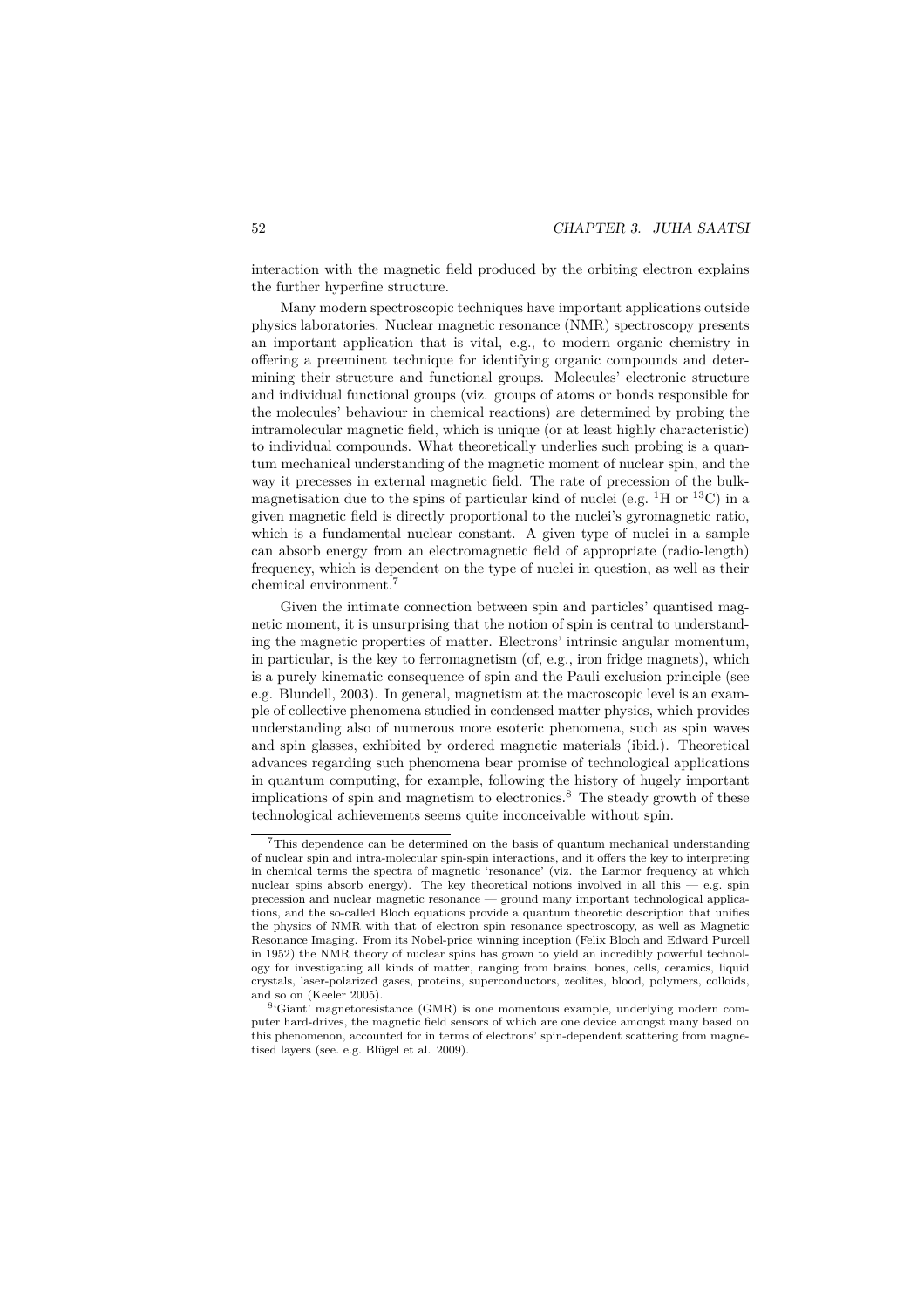#### **3.2. SPIN** 53

The increasing theoretical grasp on GMR and other spin-dependent magnetoresistance phenomena, such as tunnelling magnetoresistance, constitute the basis for *spintronics*. The development of increasingly varied spintronics devices evidences how the current theoretical handle on spin enables the control and manipulation of electric currents on the basis of electrons' spin (in addition to their electric charge). These devices utilise a "spin valve" for controlling electrical resistance on the basis of GMR by manipulating a spin-polarised electric current by changing the direction of magnetic fields, as well as other spin-related phenomena (e.g. spin Hall effect and spin-torque transfer; see *ibid.*).<sup>9</sup> Such ability to employ particles' spin in electronic devices renders electric currents *as quantum theoretic objects* effectively manipulable in the sense of Ian Hacking's (1983) entity realism, sloganized: "if you can spray them, they are real". Hacking's realist criterion is one way to understand the distinction that Hoefer draws between (i) electrons as quantum mechanical posits, and (ii) electrons of electronics, the manipulability of the latter being based on a broadly causal grasp of electrons' charge, which is largely independent of quantum mechanics. With the advancement of spintronics we can now see spin also fitting Hacking's realist mold, despite it being a thoroughly quantum mechanical feature of the world.

At a more theoretical level, spin is central to high-energy elementary particle physics, and efforts to understand the nature of spin itself involve deep connections between quantum theory and special relativity. The wave equation for fermions in relativistic quantum field theory — the Dirac equation — automatically incorporates spin as a kinematic property of a spinor-valued field which transforms as an irreducible representation of the Lorentz group. A group-theoretic analysis of relativistic quantum theory yields the highest level of theoretical analysis of the origin of spin in terms of symmetries that unify it with other kinematic properties of quantum states.<sup>10</sup>

I have surveyed aspects of spin-related physics in order to evidence the claim made above: spin presents a prime example of a notion *so thoroughly entrenched* different theories and technologies that we cannot really conceive of science as *successful as ours without it*. The amount of research that has consolidated the "science of spin" is colossal, and we have only selectively scratched its surface.<sup>11</sup> In relation to key realist criteria, spin surely ticks all the boxes, by virtue of being deeply explanatory, unifying, and even effectively manipulable. Hence, we should be realists about spin, as much as we are realists about any theoretical notion.

<sup>9</sup>This is even more striking in relation to recent successes to control and manipulate coherent single spin states of "quantum dots," nanometer scale semiconductor quasi-particles, which can be suitably localised and isolated from environmental disturbances to ensure sufficient coherence timescales (Hanson and Awschalom 2008).

 $10$ See, e.g. Zee (2016, 256), whose "mathematical pragmatist" responds to the lack of "physical understanding" of spin (cf. Morrison 2007) by saying that the electron is simply "a particle whose quantum state transforms like the 2–dimensional representation of the covering group of rotations carries spin 1, period." Ontological structural realism capitalises on this kind of

understanding of spin (French, 2014).<br> $11\,\text{At}$  the time of writing this the physics preprint archive arXiv.org contains nearly 38,000 articles with "spin" in their title.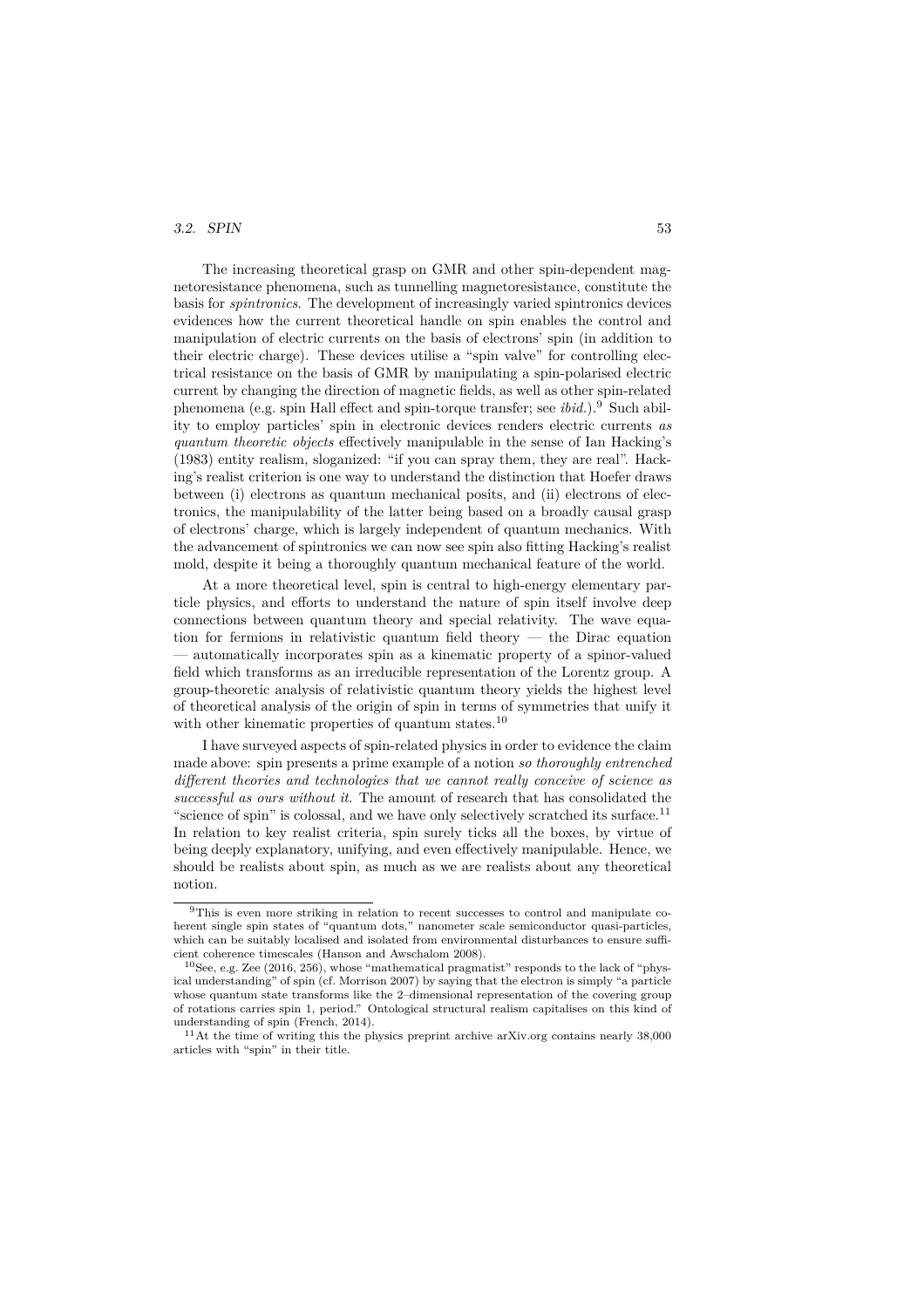But what does this realism amount to?

## **3.3 Two conceptions of theory realism**

We get into a better position to answer the question above by first reflecting in general terms what scientific realism about theories like those of quantum physics amounts to. To this end I will first distinguish between two conceptions of realism, truth-content realism and progress realism, before problematising the former in relation to spin in the next section.

Taken at face value, realism about spin concerns the world: what exists, or is real. (Namely, spin.) This assertion makes recourse to quantum physics, of course: spin is a theoretical notion, and its cognitive content and epistemic access to it is through the theories in which spin figures. Realism about spin thus confirms or declares a positive epistemic attitude towards what our best theories say about spin-related unobservable features of the world. Presumably our current theories should not be regarded as providing a literally true description of spin, however, as we must leave room for future theoretical advances and revisions. Since today's physics should not be taken as the final word, the realist's epistemic confidence is better captured in terms of our current theories' "approximate" truth, or by reference to some other kind of representational fidelity that falls short truth simpliciter. Realism about spin (in this way of thinking about it) is hence an assertion about the world that is made in terms of thus circumscribed confidence regarding our current best theories.

Notoriously, the notion of "approximate truth" is as critical as it is difficult to spell out (particularly at the level of generality at which realist claims are typically expressed). For many realists a commitment to the referential status of central theoretical terms (e.g., 'electron', 'atom', or 'spin') has been a key to maintaining a sufficiently robust epistemic commitment towards the respective worldly features in the face of uncertainty regarding future theoretical developments, or (in other words) regarding the exact sense in which the current theoretical descriptions of those features are "approximately true". The future theories, whatever they exactly say about spin, for example, will at least be concerned with those very same entities (e.g. 'electron') and their properties (e.g. 'spin') to which our theories now refer. On this basis the realist can purportedly maintain that we have scientific knowledge about what entities exist and what these entities are like at the unobservable level: e.g., electrons exist and they have (inter alia) spin, which accounts for various observable phenomena.

So far, so familiar, at least to those acquainted with the classic writings of, e.g., Hilary Putnam (1982), Richard Boyd (1984), Stathis Psillos (1999), and others. Truth-content realism is an appropriate label for variations of this traditional realist theme, the development of which is motivated by an ancient quest for knowledge about the reality behind the veil of directly observable phenomena, whose explanatory understanding science enables by reference to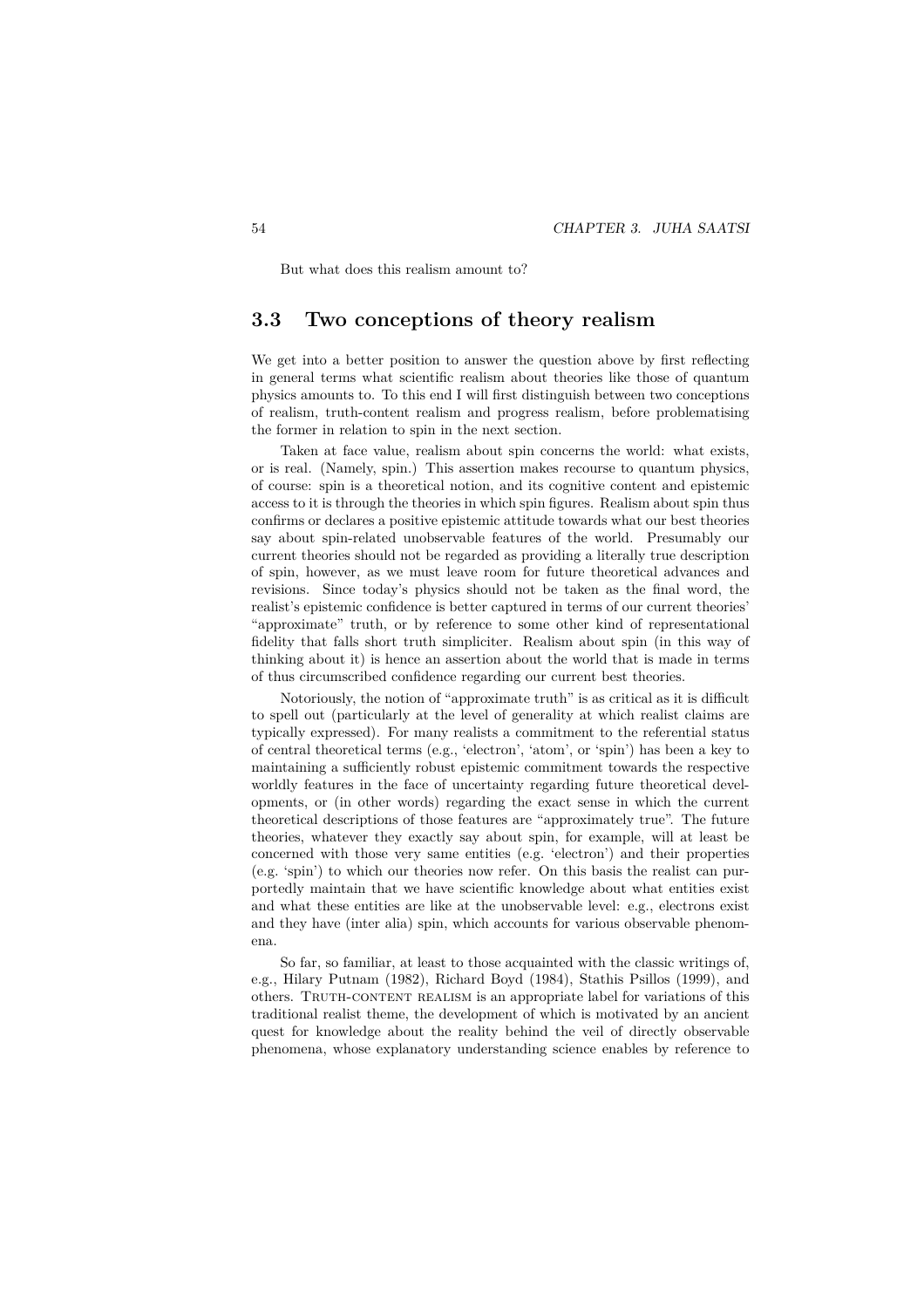their unobservable causes. There is, of course, much more to be said about the two key notions at play here  $-$  reference and approximate truth  $-$  of which realists have developed various detailed accounts. Some have offered general formal accounts of approximate truth or "verimilitude" (e.g. Niiniluoto 1999), while others have developed these notions in more informal and casedependent terms (e.g. Psillos 1999). The relationship between approximate truth and reference can also be understood in different ways: some saddle truthcontent realism with a substantial causal reading of reference, for instance, while others associate it with much more minimal commitments (see e.g. McLeish 2006b).

Yet others regard reference altogether unnecessary for characterising realist commitments. In particular, one natural reading of structural realism, according to which theories only provide us knowledge of structural features of reality, is that our current theories' truth content is limited to their correctly representing the world's "structure" (suitably construed).<sup>12</sup> According to many structural realists, such now-rejected theories as Newtonian gravity or Fresnel's ether theory of light can contain appropriate truth content regardless of the referential status of "gravitational force" or "ether" (Frigg and Votsis 2011).<sup>13</sup> Structural realism — at least in this epistemic reading — thus continues the quest of defending scientific knowledge about the unobservable reality; its novelty is in incorporating a principled limitation as to what can be known: only "the structure of reality" is knowable. Structural realism (thus construed) is hence another variant of truth-content realism.

So much for truth-content realism. There is an alternative, much less ambitious way to conceive of the realist project. One can forgo many of the central tenets of truth-content realism concerning approximate truth, reference, and even scientific knowledge of the unobservable, while upholding its *most critical tenet*: the idea that the spectacular empirical success of our best scientific theories is due to their faithfulness as representations of reality. According to this realist tenet theories of mature science, such as quantum theories, latch onto unobservable reality in ways that are responsible for their empirical successes  $-$  both predictive and explanatory  $-$  as recognised by scientists. PROGRESS realism is perhaps a good label for attempts to defend this realist tenet.

Progress realism has emerged in the debate revolving around the historical evidence that historicist critics of realism have presented against the realist credo that the empirical success of science would be a "miracle" if the relevant theories weren't approximately true. Various realists have responded to this criticism by showing, case by case, how it is possible to maintain that the empirical successes of past scientific theories (concerning, e.g., luminiferous ether,

<sup>12</sup>This way of circumscribing theories' truth content may seem like a radical departure from standard realist's idea that theories are "approximately true". But it actually only represents a natural continuation of the selective ("divide et impera") strategy already initiated by the traditional realists — especially Philip Kitcher (1993) and Stathis Psillos (1999) — for whom reference of central theoretical terms is a key component of realism.

 $13$ Some accounts of structural realism can be connected to the reference of theoretical terms, however. See Schurz (2009).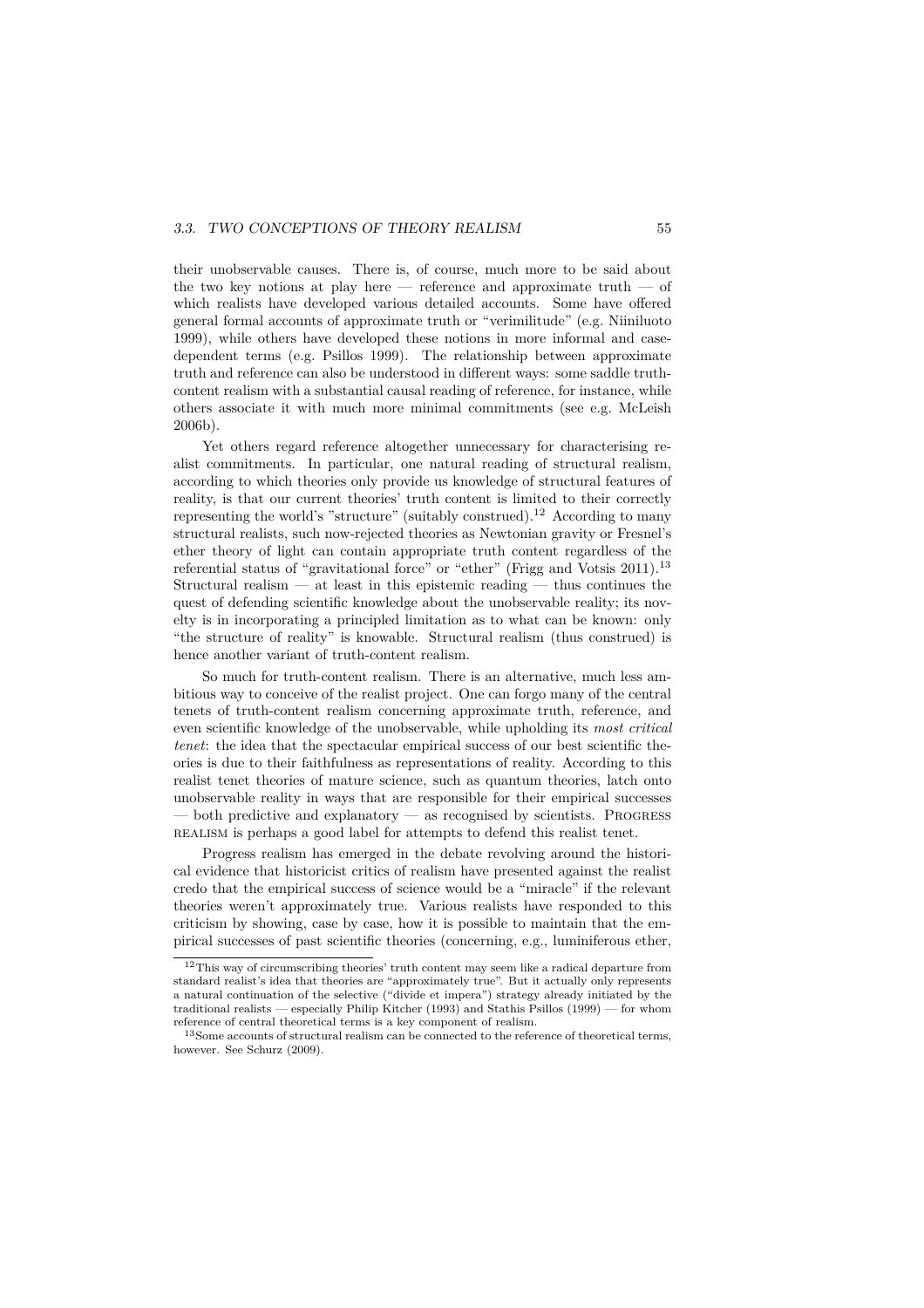phlogiston, gravitational force) can be accounted for in terms of their representational relationship to unobservable reality, as we see it *from our current vantage point*. The issue at stake in these historical analyses concerns first and foremost our current theories' representational relationship to the world: do we have reason to believe that these theories' empirical success is grounded in their representational faithfulness? According to progress realism we do, in the same sense as we can from our current vantage point regard the past theories' empirical successes being due to an appropriate representational success.

We can note, as a purely conceptual point first of all, that in defending this tenet a progress realist is not making an assertion about the world, or about what we can claim to know. Indeed, one may wish to defend this tenet (as I do) without defending claims about approximate truth or knowledge of the sort that truth-content realists hanker after. Indeed, it is possible that one is only be able to argue that appropriate representational relationship *holds*, without being able to tell exactly what that relationship *is like* (Saatsi 2016). Progress realism maintains that the empirical successes of theoretical science are by and large due to theories latching onto reality in ways that ground those successes, and that there is genuine theoretical progress in science in how well theories' represent reality (ibid.).

These two conceptions of realism are hence conceptually distinct, but they are rarely distinguished. This is unsurprising, since truth-content realism implies theoretical progress of the sort defended by progress realism.<sup>14</sup> Hence, from the point of view of truth-content realism the two conceptions are just different sides of the same realist coin. The core commitment of progress realism in and of itself is much weaker, however. In particular, it is possible that scientific theories' empirical success is due to their representational relationships to reality, and that science progresses with respect to how its theories represent reality, without us being in a position to reliably pin down or precisify our current theories' truth-content in the absence of direct epistemic access to reality.

Whether it makes sense to capitalise on this conceptual distinction and limit one's epistemic ambitions to progress realism depends on one's perspective on the realism debate at large. In particular, one can be a lumper in relation to realist analyses of foregone scientific theories, hoping to extract from these analyses a unified story of how the empirical success of theoretical science is grounded in truths about, e.g., unobservable entities' causal powers (Chakravartty 2007), or the world's structure in some broader sense (Ladyman and Ross 2007, French 2014). Or one can be a splitter, emphasising instead the disunity and openended variety of different kinds of (possible) realist explanations of empirical success. If one is a splitter (as I am), it makes perfect sense to articulate and defend progress realism while forgoing the ambitions of traditional truth-content realism (Saatsi 2015). If there is no projectable unified account to be given of

<sup>&</sup>lt;sup>14</sup>As realists have tended to put it: as science progresses its theories approximate the truth better and better (or, the degree of theories' verisimilitude increases), and their success is due to their approximate truth (or verisimilitude). Structural realists would capture this progress differently, e.g. in terms of theories' limiting relationships.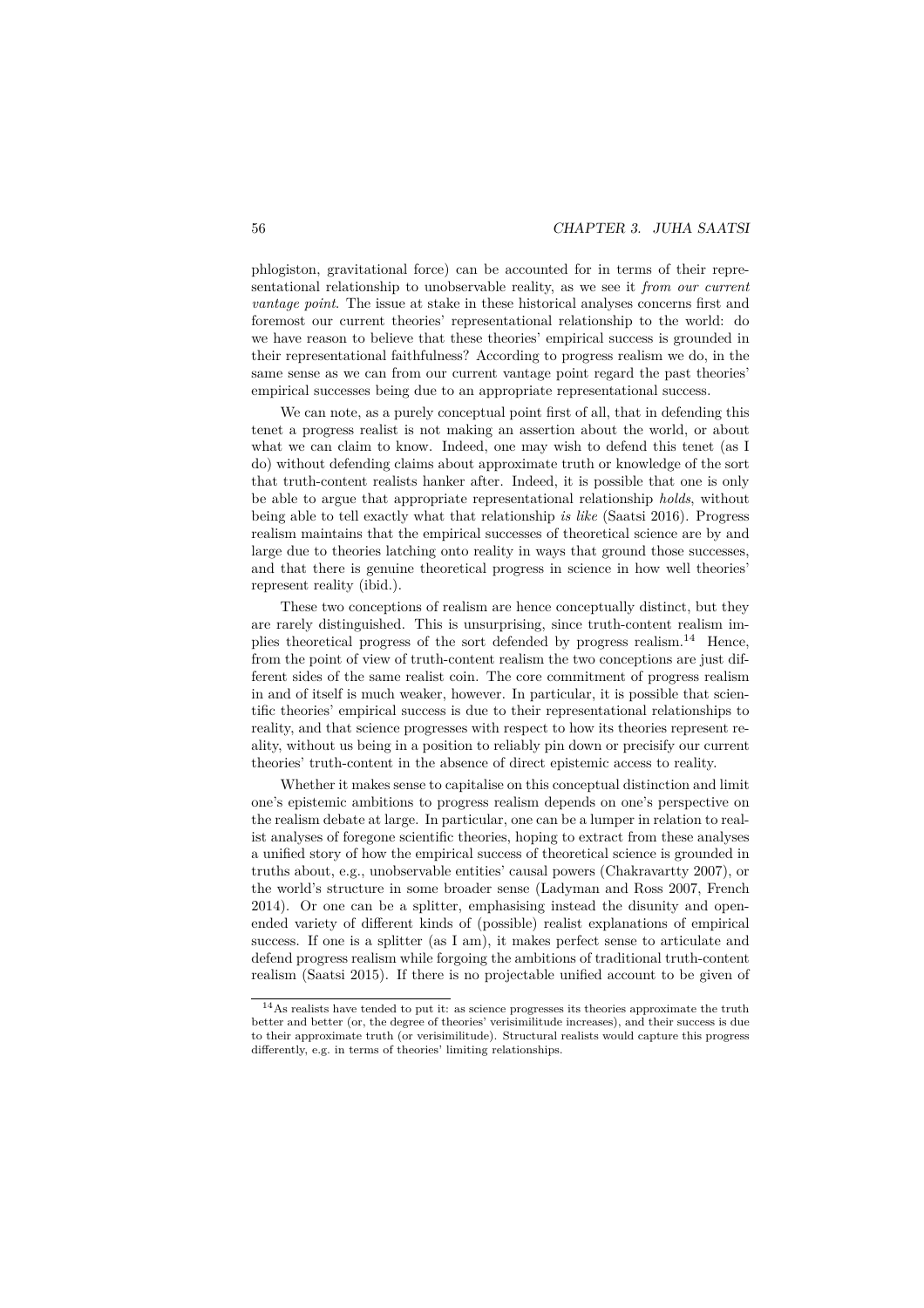the representational relationships responsible for theories' empirical success, we cannot possibly hope to extract from a handful of diverse case-studies any kind of "recipe" for identifying realist commitments towards our current theories with respect to their truth content. If there is no such generalisable sense of "approximate truth" to be had, we better give up on truth-content realism.

Returning to the topic of spin, should we be satisfied with such a progress realist stance towards quantum theories? Well, in the rest of this chapter I will argue that it is the best we can have. Our overall evidence towards a quantum physical grasp of spin — incorporating both the empirical evidence for quantum theories, as well as the available evidence about the relationship between our best theories and the world more broadly — supports progress realism, but goes no further. Hence, a naturalistic philosopher who takes on board all admissable evidence should be a progress realist, but not a truth-content realist.<sup>15</sup> In the next section I will discuss the challenge faced by truth-content realism, before elaborating on progress realist's commitments regarding quantum physics in the final section.

## **3.4 Truth-content realism challenged**

Truth-content realism faces a subtle problem of underdetermination. The gist of the problem, in relation to spin in particular, is that the colossal empirical evidence amassed for quantum theories does not suffice to determine what we can claim to know about, e.g., the functioning of a Stern-Gerlach apparatus, the causes of spin-orbit interaction effects in atoms, or the workings of NMR and GMR based devices. There is, of course, an extremely well-established body of theory of these and other spin-related phenomena that we can undeniably trust in many ways; the problem is not that quantum theories are not delivering what they generally claim to deliver. Truth-content realism demands, however, that this body of theory yields *knowledge* about aspects of the unobservable world, regarding spin, spin-orbit interaction, spin-valves, and so on. In order to meet this demand a realist must provide two things: (i) a true interpretation of the relevant parts of the mathematized theory, and (ii) an empirically well-grounded justification for this interpretation. A problem of underdetermination impedes the realist from achieving (ii), and hence we cannot know whether we have achieved (i). As a result the required kind of scientific knowledge about the world lies beyond our epistemic reach.

That is the problem in outline. Let me now elaborate on it and then highlight some often ignored subtleties due to the broader dialectic of the contemporary realism debate. It should be incontestable that some interpretation of the mathematical representation of spin (in terms of, e.g., spinor-valued wavefunction and Pauli spin matrices) in quantum theory is required for realism. Such interpretation should, furthermore, make reference to what there is in the mind-independent world — what the world is really like. Physicists often regard

<sup>15</sup>Spelling out how to think about "overall evidence" here has to be left to another occasion.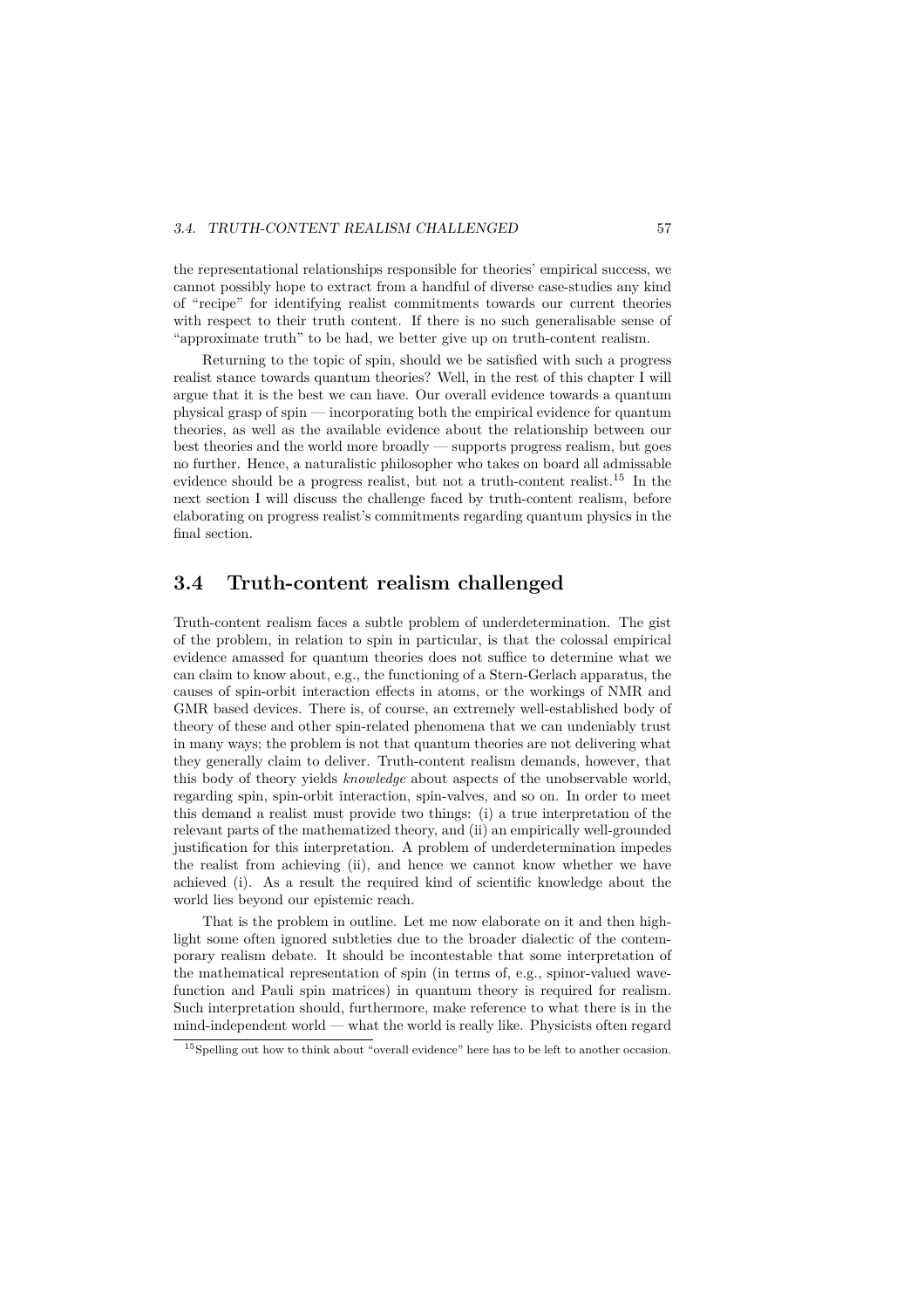this as an obsolete quest for the "meaning" of quantum theory, insisting that knowledge about, e.g., spin requires no such thing. This attitude risks deflating the content of the alleged knowledge about the unobservable world, vacillating unstably between: (i) committing to quantum states of affairs and quantum properties of entities like electrons, on the one hand, and (ii) to just using the theory as a reliable mathematical apparatus for calculating non-quantum features of the world and for "understanding" these features in some sense that is entirely ambiguous in terms of its realist commitments, on the other. In order to secure a stable realist commitment with clear cognitive content, truth-content realism about spin is unavoidably imbued with metaphysics, in the sense of being committed to quantum theory delivering us identifiable, objective truths about unobservable features of the world.

Mind you, a professed realist interpretation of the theory need not be given in macro-physical terms that are somehow readily imaginable, familiar, or visualisable to us. As Ernan McMullin (1984, 14) puts it, "imaginability must not be made the test for ontology" when it comes to microphysics: "The realist claim is that the scientist is discovering the structures of the world; it is not required in addition that these structures be imaginable in the categories of the macroworld." (*ibid.*) What is nevertheless required, however, is that a realist interpretation of the theory yields truths about the relevant "structures of the world." This follows from the fact that knowledge — scientific or otherwise is *factive*: if something is known, it is true. (Hence, a structural realist interpretation of Pauli spin matrices and such needs to comply with this requirement as well, in as far as it defends knowledge about spin.)

The issue is not that there are no *candidate theories* that could contain the requisite truths. (I use the term "candidate theory" to refer to what is often called a "realist interpretation": a coherent formulation together with an interpretation, such as Bohmian quantum mechanics, or quantum theory as the Everettians interpret it.) The issue is that we have good reasons to think that no candidate theory as such is worthy of the realist's epistemic commitment, due to the way in which such candidates involve metaphysical assumptions that go beyond what realists should deem responsible for quantum theories' explanatory and predictive successes. I have discussed this in detail elsewhere (Saatsi 2019), introducing the notion of "deep metaphysics" to capture those theoretical assumptions that transcend what the realist should regard as accounting for the empirical success of quantum physics, given the actual scientific practice of using quantum theory to predict, manipulate, and explain things. The involvement of such "deep" metaphysics in all current candidate theories is manifested in the availability of several such candidates, which are all empirically adequate with respect to various quantum systems, whilst making radically different claims regarding spin, for example. In particular, Everettian quantum mechanics, pilot-wave theories, and dynamical collapse theories represent wellknown alternative candidate theories of non-relativistic quantum mechanics, each offering a radically different account of the physical systems falling within their remit.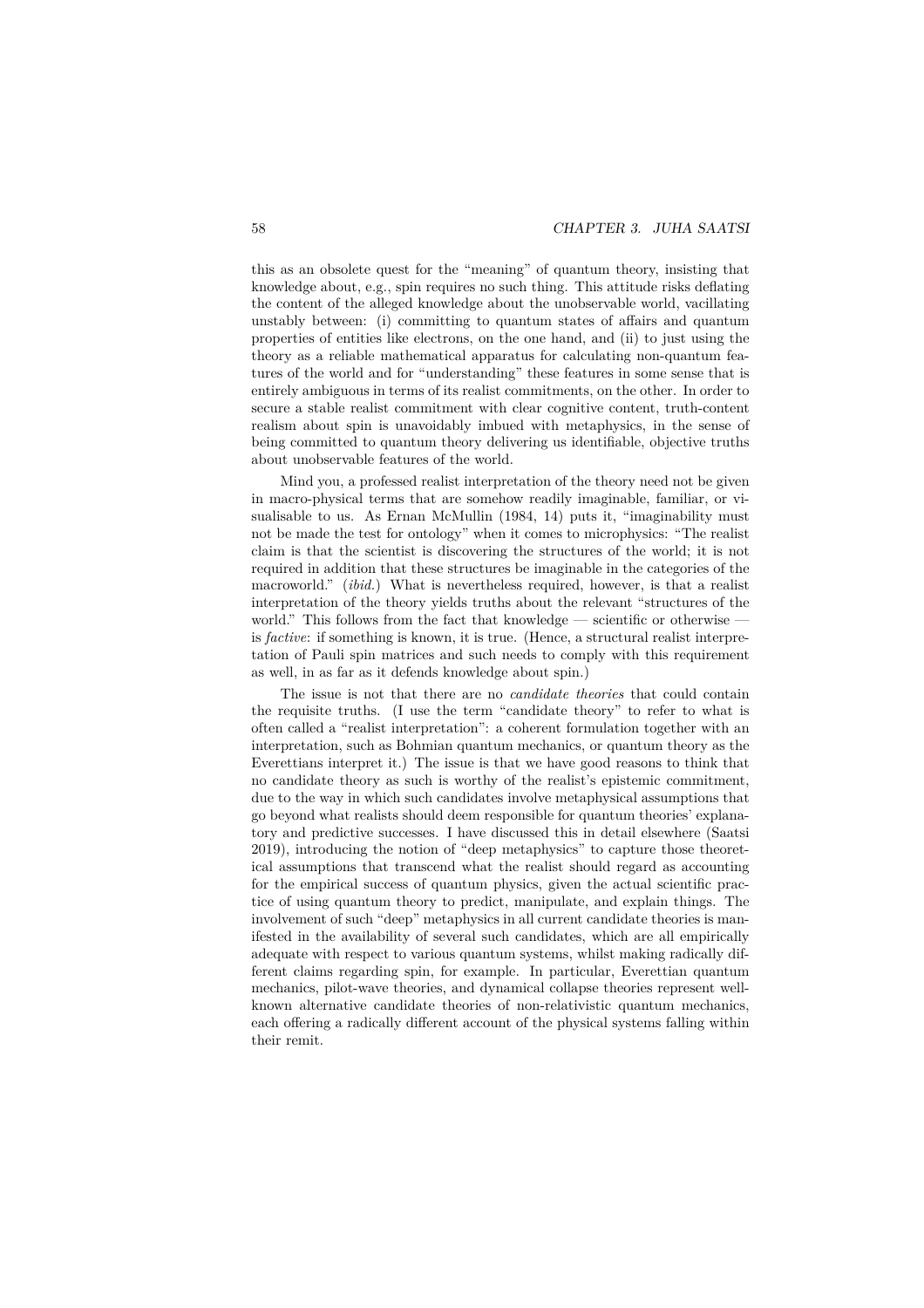#### *3.4. TRUTH-CONTENT REALISM CHALLENGED* 59

For illustration, consider an archetypal application of quantum mechanics: the Stern-Gerlach experiment. Why does an inhomogeneous magnetic field, as in Stern and Gerlach's experiment in 1922, appear to deflect neutral silver atoms (with zero orbital angular momentum), some "up" and some "down"? Classic textbooks account for this roughly as follows (e.g. Townsend 1992, Sakurai 1995). The silver atom have two-valued intrinsic angular momentum that is (almost) entirely due to the spin- $\frac{1}{2}$  of the "lone" 47th electron in these atoms' "outermost" electron shell. The quantum state of the atom evolves upon the magnetic moment's interaction with the magnetic field in a way that can be analysed as a (classical) force on the atom, deflecting its trajectory (or, rather, the support for the corresponding wavefunction) "upwards" and "downwards" (or into a superposition thereof), depending on the initial spin state.<sup>16</sup> Finally, measuring an atom's position at the end of the experiment "collapses" the superposition exhibited by the atom's quantum state.

The more foundational discussions of quantum theory that aim to paint a realist picture of this kind of experiment invariably give up on the notion of collapse-upon-measurement as codified in the textbooks' notorious "collapse" or "projection" postulate. It is agreed that such a postulate cannot as such be part of a serious realist candidate theory of quantum mechanics, as it leads to the measurement problem and theoretical incoherence. Instead, a candidate theory suitable for a realist interpretation must somehow either do without such collapses, or it must change the fundamental quantum dynamics itself so as to make it empirically consistent with the (apparent) collapses of superpositions in measurement-like situations with Born-rule statistics. The latter option leads to dynamical collapse theories (such as that of Ghirardi, Rimini, and Weber 1986, or Pearle 1989), while the former option leads to either a hidden-variable formulation (de Broglie-Bohm), or to the Everettian many-worlds theory (which aims to interpret and make sense of standard quantum theory sans the problematic collapse postulate).

These different candidate theories incorporate radically different understanding of spin. Take dynamical collapse theories first. It is far from straightforward to spell out what silver atoms and their spin physically amount to in such theories, and there is a good deal of debate about their ontology (see, e.g., Lewis 2018, Myrvold 2018, Tumulka 2018). A dynamical collapse theory can be read as one that fundamentally just describes a wavefunction living in a very high-dimensional configuration space, so structured as to give rise to effectively 3-dimensional reality, in which particle-like phenomena emerge from the fundamental wavefunction under suitable circumstances, with spin being just a feature of the (spinor-valued) wavefunction. An analysis of the Stern-Gerlach experiment looks at the magnetic field's effect on the wavefunction, which evolves according to a fundamentally stochastic dynamical law (instead of the deterministic Schrödinger equation), such that it is practically guaranteed to give rise to a determinate, randomly localised particle-like result upon its interaction with a macroscopic location-measurement device. One can try to

<sup>16</sup>Typical "textbook analyses" have been criticised in Hannout et al. (1998).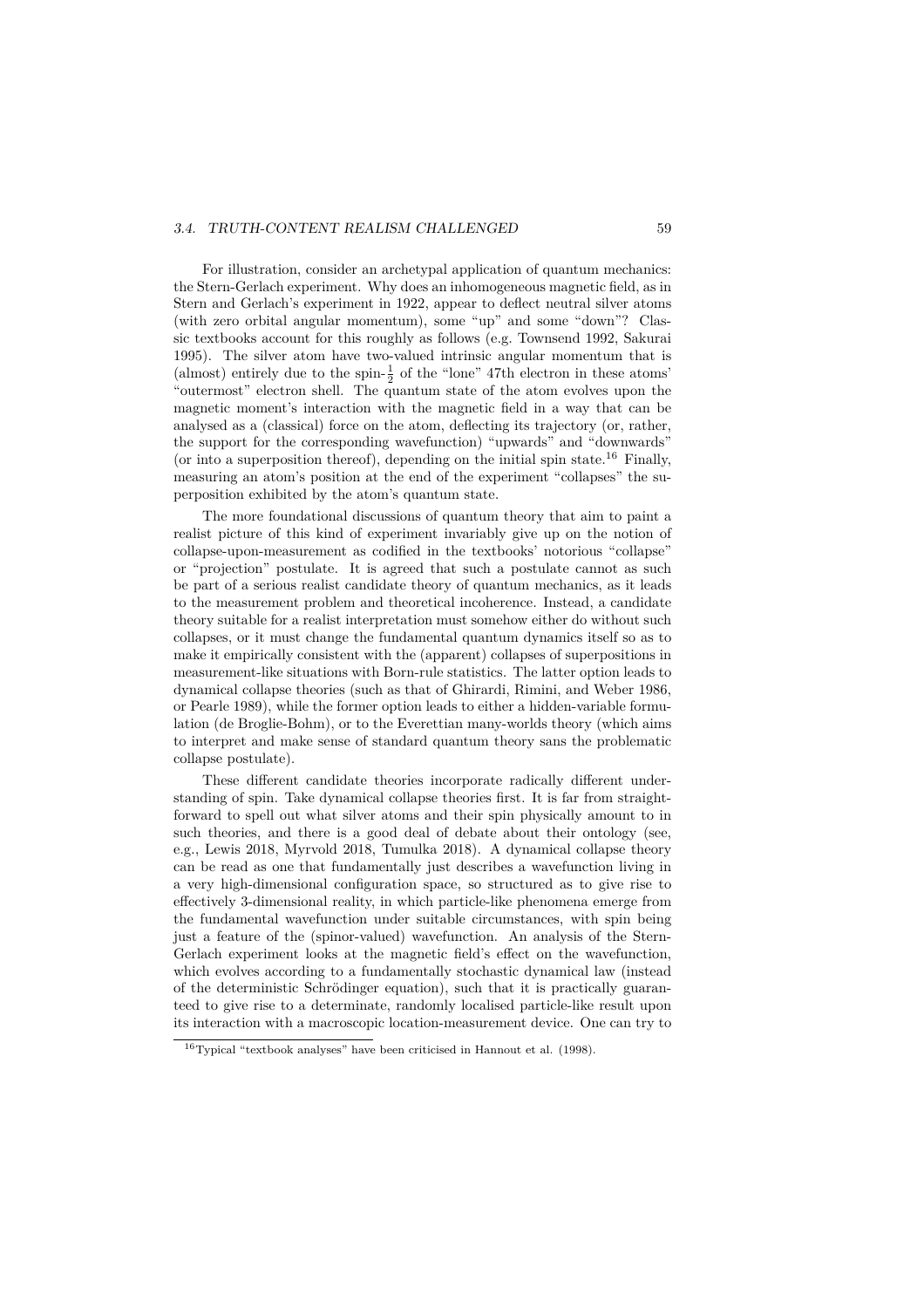interpret parts of the wavefunction before its stochastic collapse as effectively realizing the (non-fundamental) ontology of a spin- $\frac{1}{2}$  particle occupying a superposition state. Or one can introduce local beables — e.g. spatiotemporal matter density or 'flashes' — as collapse theories' further, "primitive" ontology.<sup>17</sup> In the primitive ontology approaches spin is not a property of the theory's beables at all, but rather a nomological aspect of the world that just codifies facts about the beables' spatiotemporal positions and evolution.

Spelling out the workings of a Stern-Gerlach machine along these lines leads to specific realist accounts of what it *means* to attribute spin- $\frac{1}{2}$  to an electron or a silver atom, so as to explain the Stern-Gerlach experiment. These accounts diverge radically from a face-value textbook reading of quantum mechanics, according to which electrons have an *intrinsic (non-classical) property* of spin-  $\frac{1}{2}$ , which silver atoms also have due to the way in which electron spins quantum physically combine to yield the atom's total spin, which affords the atom the property of intrinsic magnetic moment that interacts with the magnetic field to yield the observed outcome (after a measurement "collapse"). Dynamical collapse theories can similarly diverge from an Everettian account of the Stern-Gerlach set-up. The latter follows the face-value reading of the "standard" quantum theory all the way up to the employment of the collapse postulate, which the Everettians jettison in favour of a deeper quantum physical account of the measurement process in terms of quantum decoherence theory (leading to the emergent branches of the multiverse; see Wallace 2012). In particular, for the Everettians spin is not relegated to a nomological feature of the world any more than spatial location is, in contrast to the primitive ontology approaches to dynamical collapse theories.

De Broglie-Bohm theory is similarly revisionary regarding spin's status as particles' property, and the Bohmians naturally regard spin as a feature of the wavefunction in way that makes attributions of spin to particles *contextual*, and dependent on the experimental arrangement (see e.g., Norsen, 2014; Daumer et al., 1996). Thus, there is no sense in which a "measurement" of spin reveals some pre-existing, intrinsic property of a particle. In this respect the de Broglie-Bohm theory is similar to the primitive ontology approaches to dynamical collapse theories. The two differ radically, however, in their analysis of quantum physical probabilities. In dynamical collapse theories the outcomes of the Stern-Gerlach experiment obey the Born rule due to the fundamental dynamics of quantum reality being stochastic in a suitable way. In the Bohmian theory, by contrast, this is due to statistical aspects of deterministic dynamics and suitable initial conditions (Norsen 2018).

This glimpse into some of the foundational analyses of quantum theory suffices to highlight the fact that different candidate theories can tell a very different story of what's going on with a Stern-Gerlach apparatus. The challenge to truth-content realism is that it seems forced to buy into "deeply" metaphysical assumptions — assumptions that are epistemologically unwarranted by the

<sup>17</sup>See, e.g., Lewis 2006 for an opinionated review of these options.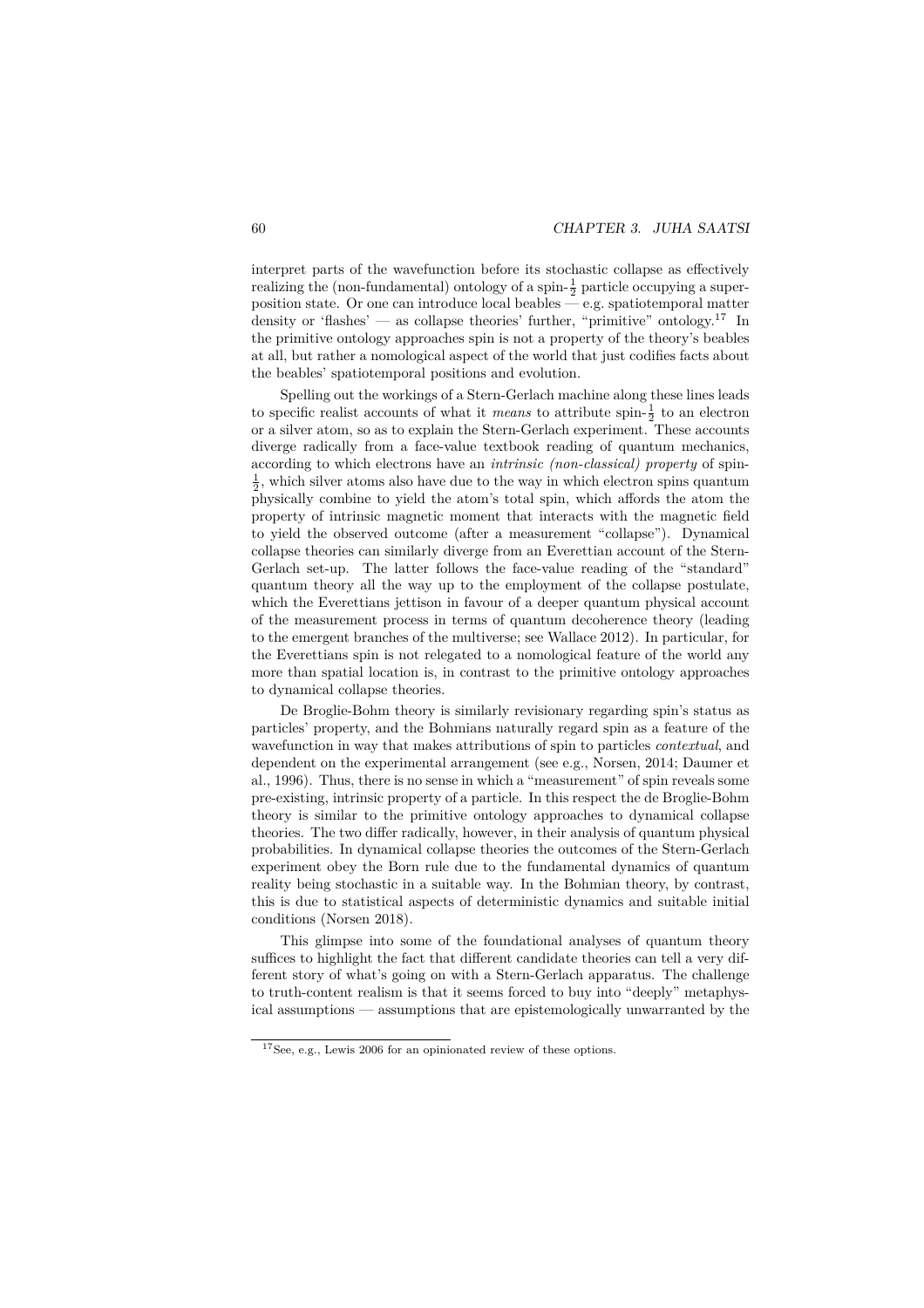realist lights — in trying to spell out what we claim to know about, e.g., silver atoms in a Stern-Gerlach machine. On the one hand, without a specific candidate theory in mind the realist finds it difficult to specify substantial truths that ground her knowledge claims and support a realist explanation of the empirical success of quantum theory. On the other hand, it is hard to see how the realist can adopt any particular candidate theory on empirical grounds, given how each of them seems to be wedded to ("deep") metaphysical assumptions exactly of the sort that realists are at pains to avoid, having taken to heart the historical lessons regarding such assumptions' untrustworthiness as part of empirical science (see Saatsi 2019).

A natural reaction to this challenge is to look for a common theoretical ground at a more abstract, structural level. What substantial shared structural commitments can be found between the different candidate theories, however? We should not be content to just talk about abstract mathematical features of the quantum state attribution, since truth-content realism is concerned with the ontology *represented* by the mathematics. But without an ontological specification of what the relevant quantum states represent, it is hard to see how truth-content realism can provide a serious account of quantum theory's empirical success or the claimed knowledge of the unobservable reality. Realism about the structure of quantum reality in the spirit of truth-content realism requires that 'structure' can be explicated in a way that is compatible with all the candidate theories. It seems unlikely that this can be done by reference to these theories' dynamics or state-spaces, for example, as Ruetsche (2018, 300) notes:

[I]t is not at all clear [these candidate theories] have in common any structure *of interest for realism*. Contender interpretations attribute QM different *types* of state spaces (for Everett, it's a Hilbert space; for Bohm, a space of particle configurations) and different *types* of dynamics (deterministic Schrödinger evolution, stochastic collapse, deterministic guidance equation).

A more metaphysical, modal characterisation of "structure" can be developed (French, 2014), but this risks opting for just another line of "deep" metaphysics, beyond the bounds of the realist's epistemological humility (cf. Saatsi, 2019).

The problem of underdetermination thus is that none of the candidate theories seems worthy of the realist's epistemic commitment, given their involvement of metaphysical assumptions that go beyond what realists should deem responsible for quantum theories' explanatory and predictive successes. Calling these assumptions "deeply" metaphysical is not derogatory, but just highlights the fact that practicing physicists who successfully deal with, e.g., spin and magnetic fields by and large do not (and seemingly need not) care about these candidates for making predictions, building instruments, or even explaining various phenomena. The theoretical details that seem unavoidable for spelling out the commitments of truth-content realism only play a role at the foundational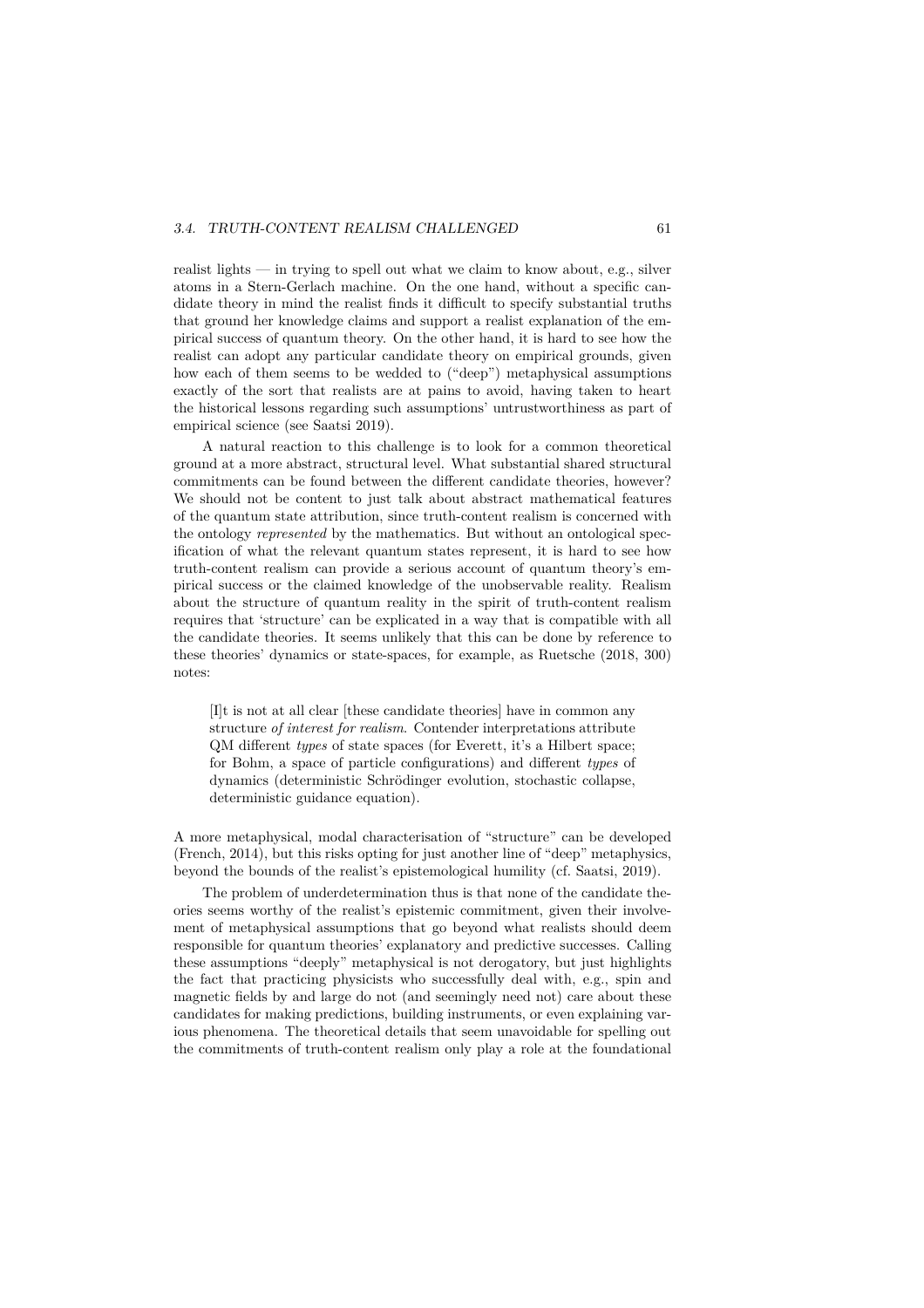and interpretational level of theorising, which so far has not led to any empirical successes of the sort that realists (by their own, demanding lights) should regard as eliciting a realist commitment. In as far as realism is driven by a desire to account for the established empirical and explanatory successes of science, the realist should focus her commitments on those theoretical aspects of quantum physics that can be regarded as responsible for those successes.<sup>18</sup> And these aspects are strikingly independent from the foundational-cum-interpretational research on quantum theory, as Healey (2017; this volume), for example, has forcefully emphasised.

There are a couple of subtleties about this underdetermination challenge that are worth emphasising. First, note that I have framed it in terms of the metaphysical nature of the existing candidate theories of quantum physics (the problem being that their metaphysical "depth" transcends the scientific realists' commitments). The alternative theories of non-relativistic quantum mechanics *manifest* the underdetermination, but the challenge to realism does not depend on the (historically contingent) fact that such alternatives have actually been developed. Even if we only had the de Broglie-Bohm theory on the table, say — not having conceived of the dynamical collapse or Everettian alternatives a realist should want to be able to recognise upon rational reflection this theory's metaphysical "depth" in relation to the theoretical commitments that are actually required for achieving the empirical successes of quantum mechanics.<sup>19</sup> The challenge rather depends on there being evidence of such metaphysical "depth" in the current candidate theories, such that no substantial truth-realist commitments towards spin remain after bracketing the "deeply" metaphysical assumptions. I have argued that we have such evidence in the relative independence of the empirical and explanatory successes of actual quantum physics from the theoretical assumptions that specify each candidate theory's ontological content.

Secondly, note that I have not claimed that the current candidate theories are evidentially on a par with respect to their: (i) prima facie metaphysical plausibility; (ii) metaphysical plausibility in relation to non-quantum physics; (iii) potential involvement of ad hoc assumptions; or (iv) prospects for providing a unified interpretation of all empirically successful quantum physics.<sup>20</sup> Such a

 $^{18}\mathrm{One}$  should also appreciate the considerable degree of humility of contemporary realist commitments in the broader dialectic of the realism debate (cf. Saatsi, 2019).

<sup>19</sup>Assume, for the sake of the argument, that in the scenario envisaged here most physicists are Bohmians about quantum mechanics, and that relativistic and field–theoretic extensions of Bohmian mechanics are the hottest area of research around. Such broad allegiance to Bohmianism should not convince the realist, since the commitments of truth–content realism are not read off from scientists' beliefs. This is comparable to how an enlightened realist should want to be able to recognise the undue metaphysical depth of the ether-laden construals of Maxwellian electrodynamics in the 19th and early 20th centuries, given the role played by 'ether' in the actual physical theorising by, e.g., the Cambridge Maxwellians around the time (cf. Gooday and Mitchell 2013).

 $^{20}$ Expert opinions widely differ regarding (i) and (ii). Regarding (iii), the dynamical collapse theory risks being somewhat ad hoc. And regarding (iv), arguably Everettian quantum physics gets the upper hand here, for reasons laid out by Wallace (this volume). Regarding spin, in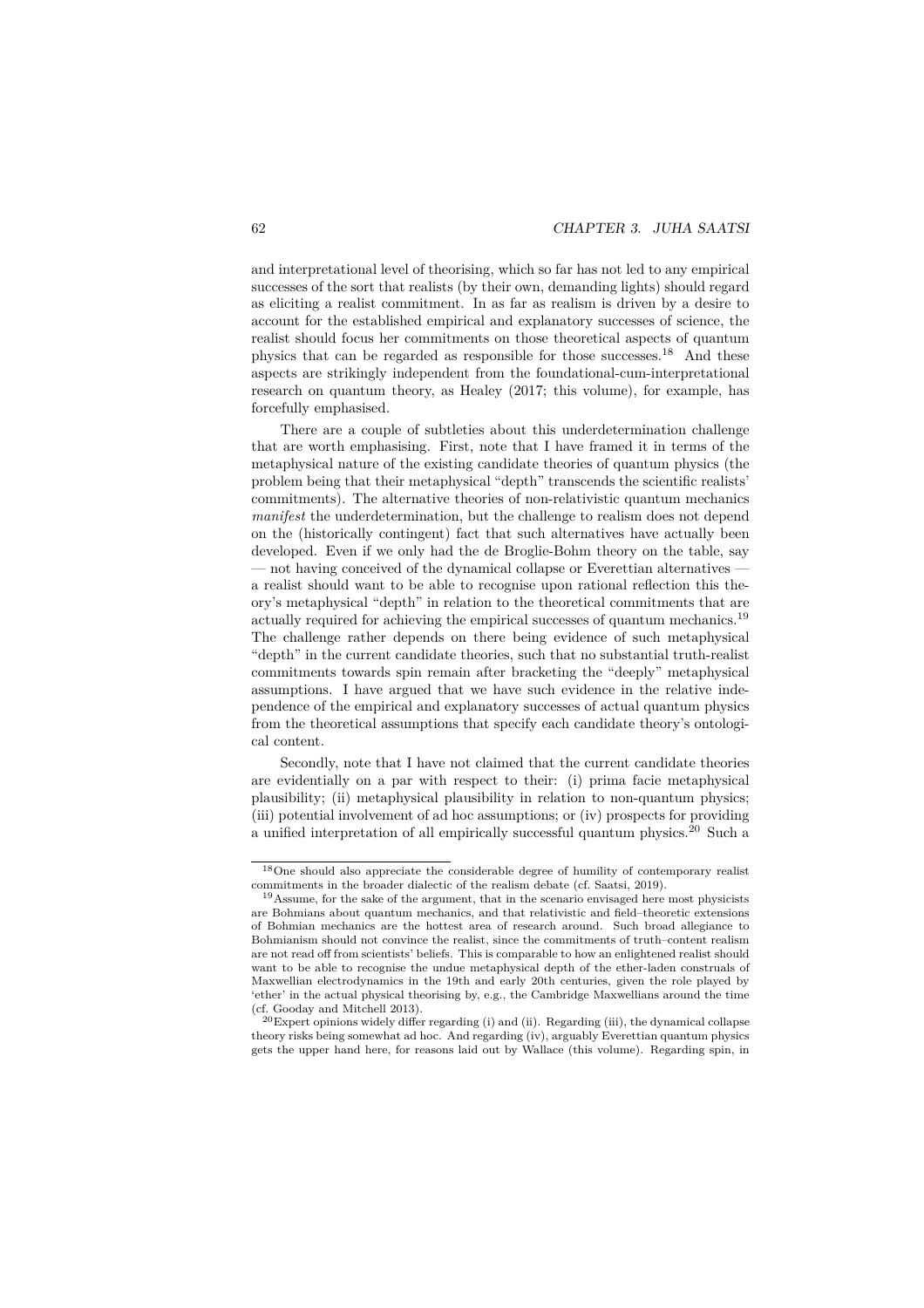further claim would be a red herring regarding the challenge at stake. The challenge is *not* that we have developed alternative theories each of which the realist would happily regard as delivering truths about unobservable aspects of reality (according to their preferred realist "recipe"), were it not for the availability of an evidentially comparable competing theory for which the realist's "recipe" delivers different commitments. The challenge rather concerns the fact that each candidate theory in and of itself indispensably involves "deep" metaphysical commitments that are epistemically unjustifiable by the realist's lights.

# **3.5 Progress realism about spin**

We can avoid getting sucked into "deep" metaphysics by defending only progress realism about spin, while giving up the epistemic ambitions of truth-content realism. Progress realism about spin defends the claim that physics' astonishing empirical success with respect to various spin-related phenomena is due to its theories' and models' representational relationships to reality, and that this area of science has progressed and continues to progress with respect to how well its theories represent the unobservable reality. Progress realism maintains that we are warranted in believing this claim on the basis of the empirical evidence enjoyed by the relevant theories and models, and what we know about physics and its history at large.

Progress realism does not defend knowledge about what spin is like or what we can claim to know about the properties of electrons or some kind of worldly wavefunction (as in the currently fashionable "wavefunction realism"; see Chen 2019 for review). What it defends is the idea that the models and theories of quantum physics stand in a robust enough representational relationship to reality to ground its empirical successes: new predictions, increasing explanatory understanding, and manipulations of quantum systems. It is an attitude towards the success-yielding theoretical practices of quantum physics in its own terms: since these do not require foundational-cum-interpretational assumptions about what the quantum wavefunction or Pauli spin matrices represent, such "deeply" metaphysical assumptions should not need to be part of the scientific realist account of the empirical successes of quantum physics either. Such assumptions belong to the *metaphysical* foundations of quantum theory, which is an extremely well-motivated and important endeavour, but one that the realist need not engage with in articulating her *epistemic* commitments.

Thus expressed, such commitments may immediately appear much too insubstantial and unsatisfying. And wholly unsatisfying they are, of course, *if* one is simply unwilling to give up on the idea that realism is a matter of defending knowledge of a certain sort and identifying theoretical truth-content

particular, it is admittedly *not* the case that for any (or even for most) spin–related phenomena there are different candidate theories on the table, since many spin-related phenomena require relativistic treatment for which no adequate extension of e.g. Bohmian mechanics has been developed.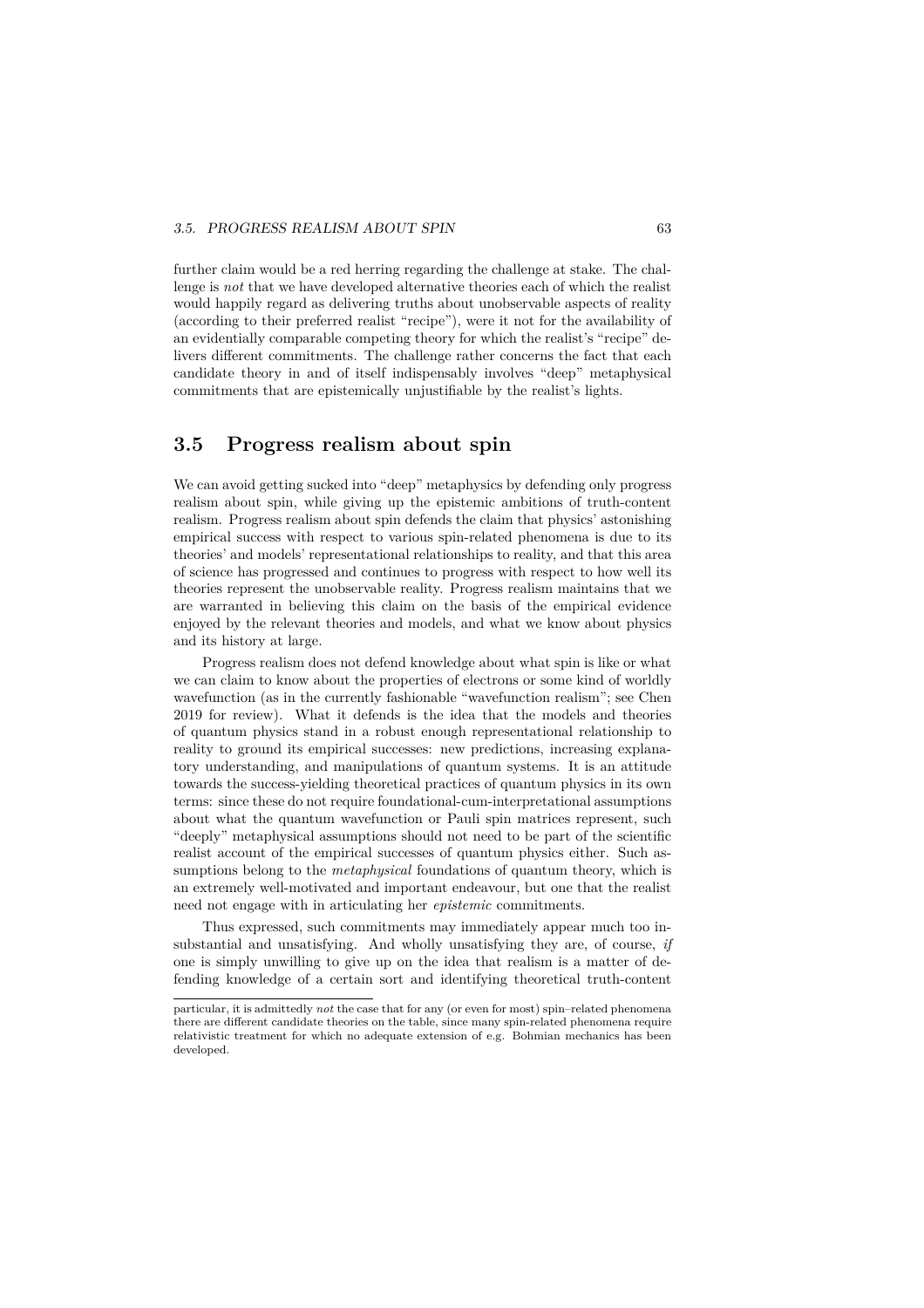underwriting that knowledge. As to the charge of lacking substance, what matters is how progress realism can be clearly differentiated from anti-realist or non-realist stances towards quantum physics. Progress realism aims at offering, along with physics itself, an account of the empirical successes of quantum physics, in terms of how our theories are latching better and better onto reality. Paradigmatic anti-realist positions see no role for such an account. For instance, van Fraassen's (1980) constructive empiricism maintains that a simple Darwinian story suffices, of science "red in tooth and claw" with theoretical representations' "fitness" measured entirely in terms of their degree of empirical adequacy. Likewise with instrumentalists of various stripes, such as Kyle Stanford's neo-instrumentalism, which acknowledges that there is probably some reason why "foundational" theories (e.g. in quantum physics) are empirically successful, but maintains that nothing of substance can be said of these reasons.

Such anti-realist attitudes towards the realist's preoccupation with the success of science are in striking discord with physicists' own substantial accounts of their theories' and models' empirical success and ongoing attempts to further understand them. Consider spintronics, again, whose devices usually involve magnetic materials exhibiting various spin-related phenomena involving very large numbers of constituents. Magnetism and many relevant collective phenomena can be represented in classical or semi-classical terms (e.g. the direction of magnetism or spin-current is a classical vectorial quantity), which in models of spin-valves and such appear to represent interesting new physical properties (e.g. spin-currents and spin-waves), which have led to various novel predictions and experimental manipulations. (Indeed, some physicists are calling the ongoing "quantum engineering" phase the second quantum revolution!) *How can these models be so incredibly successful?* The basic realist idea is that their success is down to their representational faithfulness. For a naturalistic philosopher this idea can be motivated just by pointing out that the successful practice of spintronics is premised on this very idea. Regardless of what exactly it is that quantum physical models capture at the "fundamental" level of individual electrons — a foundational-cum-interpretational issue on which spintronics research very rarely takes a stand on — this area of research at large is premised on the idea that there is a detailed physical theory to be given of the relationship between particles' quantum physical spin (which has no classical analog) and the collective "classical" spin phenomena at the macro-level. Physicists' answer to the above question (in italics) can be thus summed up: because the world at the "fundamental" level is quantum, involving quantum states and features that we effectively capture with e.g. the Pauli spin matrices, which are sufficiently well represented by quantum mechanics to enable the theoretical notions of spintronics, which capture collective quantum phenomena, to represent the relevant emergent features of semiconductors.

Anti-realists may be sceptical towards the notion that physics' theorising itself could be genuinely explanatory of spintronics' success. Surely the progress realist is begging the question here? It is not clear what naturalistically re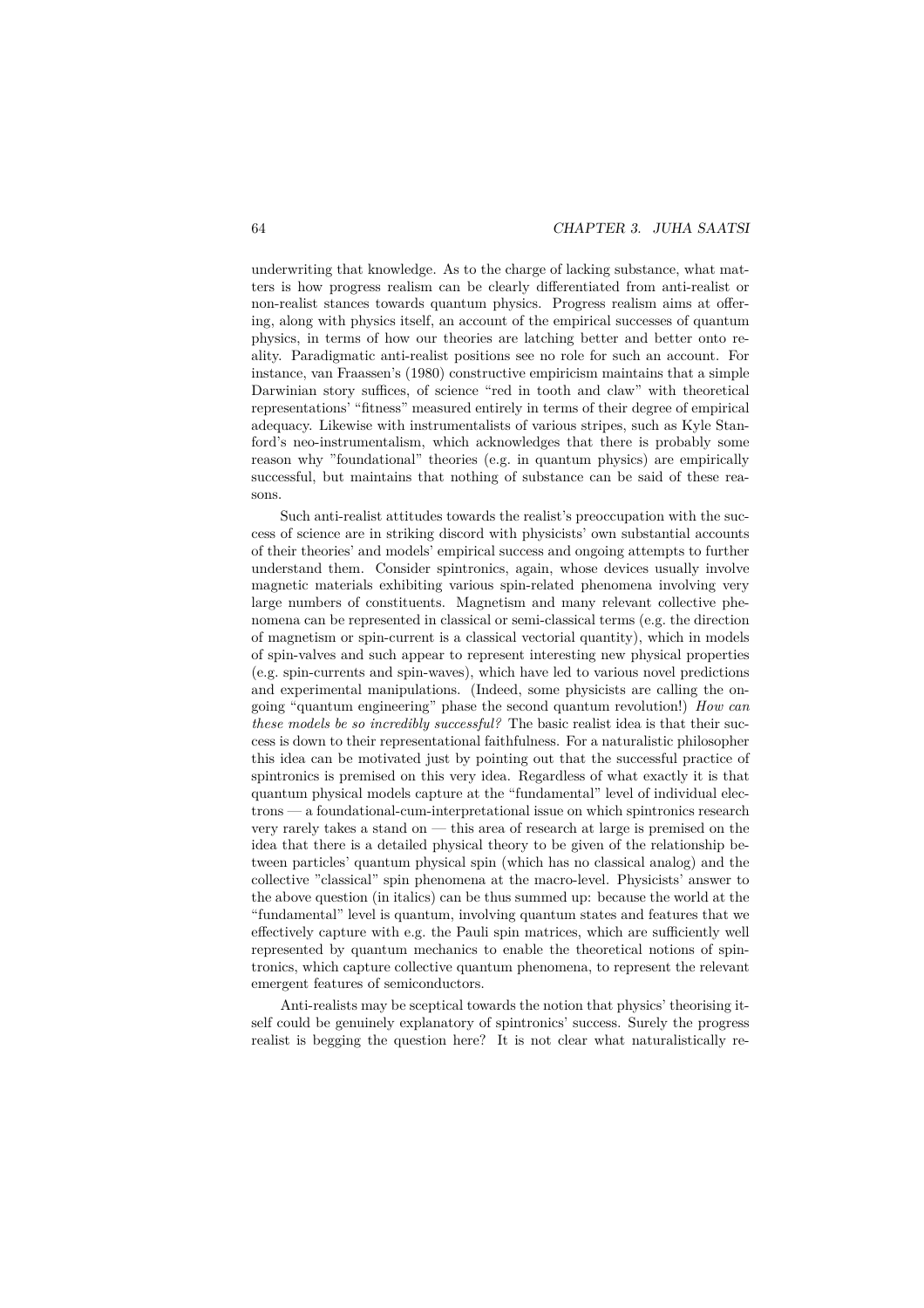spectable reasons there are for such scepticism, however, in the face of the established status of spintronics research, the central notions of which go back more than 70 years. By contrast, progress realism respects physicists' authority in thinking that an account of the empirical success of spintronics can be worked out by studying the relationship of quantum physical representations of single electrons and of macroscopically large collection thereof. Although this account is still in many ways in progress, substantial scientific understanding has already been established regardless of the foundational "black boxes" that have to be drawn at the more fundamental level. As a part of this commitment a progress realist (along with the physicists) regards quantum notions like spin no less representational than any other notion in physics (while being quiet about what these notions actually represent).<sup>21</sup> This stands in contrast with the recent non-representationalist interpretations of quantum physics — such as quantum pragmatism of Richard Healey (2017; this volume) — which aim to account for the empirical successes of quantum physics in terms that leave no representational role for any distinctly quantum notions.

In addition to there being a clear contrast between progress realism and established anti-realist views, progress realism also places substantial constraints on the kinds of developments in science that we can rationally expect, while being open to the possibility that future science will develop in radical, presently unforeseeable directions at the level of its (currently) foundational and "deeply" metaphysical notions. In particular, it expects quantum physics to evolve in ways that make increasing sense of how current physics is latching onto the world in ways that make it successful, so as to complement and not profoundly revise our current understanding of the past theories' empirical success.<sup>22</sup> As to how physics can make increasingly good sense of its own empirical success, progress realism points to much studied exemplars of our best foundational studies of domain-specific inter-theoretic relations, between, e.g., classical and quantum physics, ray optics and wave optics, Newtonian and relativistic theories of mechanics and gravity, old quantum mechanics and contemporary quantum theory, and so on. These well-established exemplars of such realist understanding of how science theoretically progresses are provided from our current vantage point — where else?! — but they are not expected to be overthrown in the fullness of time. This places considerable constraints on our rational expectations regarding future scientific developments, yielding one kind of knowledge of how science progressively "latches onto" reality. This, however, is quite different from truth-content realism.

<sup>&</sup>lt;sup>21</sup>This is not in any way specific to quantum physics. The progress realist does not want to commit to representational truths about, say, the electromagnetic field and its polarisation either, but just to the idea that that the relevant theoretical representations are latching onto reality in ways that are responsible for their theoretical success.

<sup>&</sup>lt;sup>22</sup>This is closely related to structural realists' emphasis on inter-theoretic correspondence relations as explanatory of past theories successes. But progress realism recognises nothing distinctly "structural" in the plurality of such correspondence relations, and it denies that there is any kind of structuralist "recipe" for extracting trustworthy truth-content from our current theories.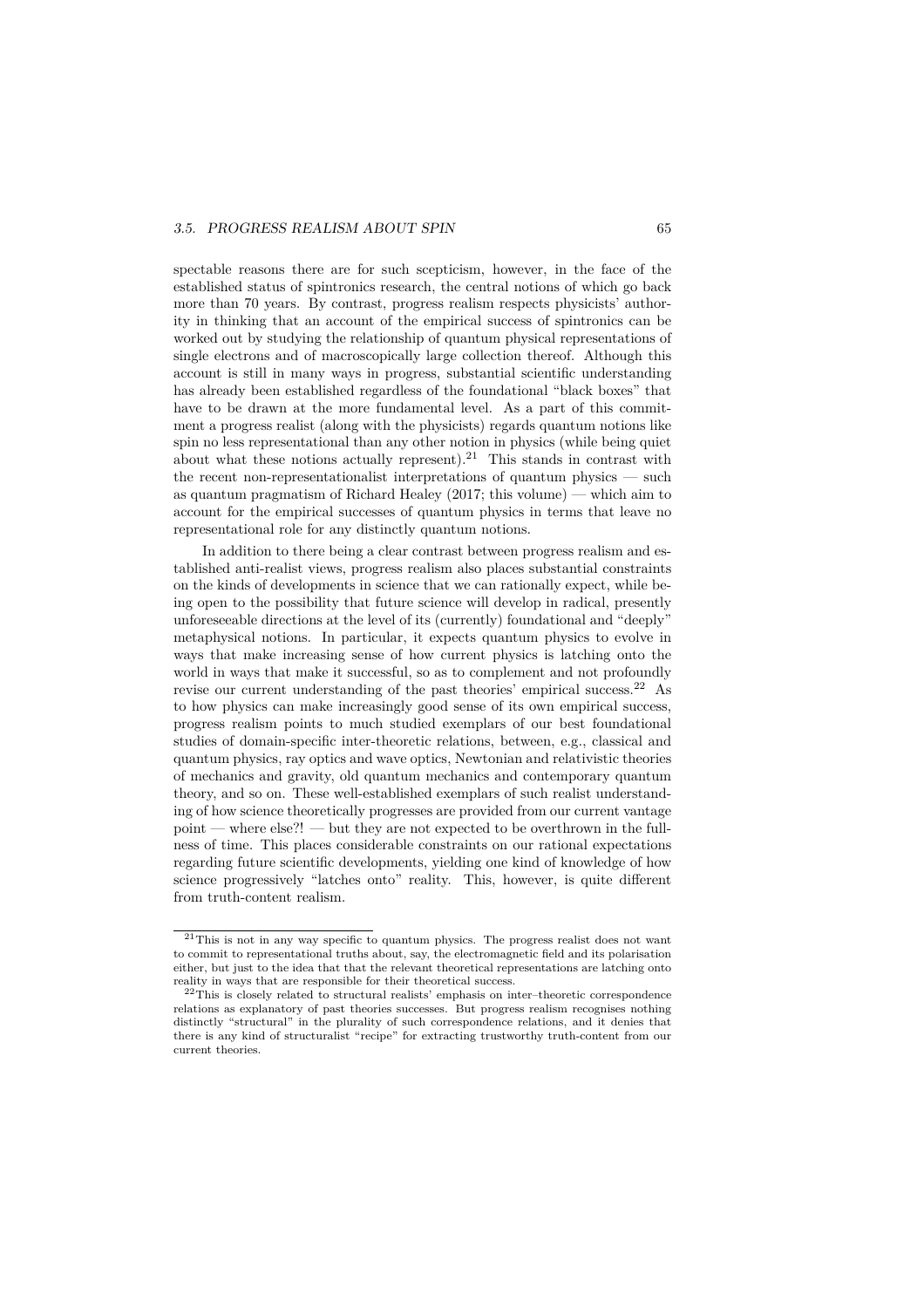#### **Acknowledgements**

A version of this paper was presented at 13th International Ontology Congress in San Sebastian, and I would like to thank the audience. I also benefitted from discussions and feedback from various people, including Alberto Cordero, Douglas Earl, Matthias Egg, Steven French, Tetsuji Iseda, Simon Newey, Kohei Morita, and David Wallace. The research was funded Arts and Humanities Research Council.

### **References**

Blundell, S. J. (2003). *Magnetism in condensed matter*. Oxford: Oxford University Press.

Blugel, S., D. Burgler, M. Morgenstern, C. M. Schneider, and R. Waser (2009). *Spintronics – from GMR to quantum information*. Forschungszentrum, Zentralbibliothek.

Boyd, R. (1984). The current status of the realism debate. In J. Leplin (Ed.), *Scientific Realism*, pp. 41–82. Los Angeles: University of California Press.

Daumer, M., D. Dürr, S. Goldstein, and N. Zanghi (1996). Naive realism about operators. *Erkenntnis 45* (2-3), 379–397.

Duck, I. and E. Sudarshan (1997). *Pauli and the spin-statistics theorem*. Singapore: World Scientific.

French, S. (2014). *The structure of the world: Metaphysics and representation*. Oxford: Oxford University Press.

Frigg, R. and I. Votsis (2011). Everything you always wanted to know about structural realism but were afraid to ask. *European Journal of Philosophy of Science 1* (2), 227–276.

Ghirardi, G. C., A. Rimini, and T. Weber (1986). Unified dynamics for microscopic and macroscopic systems. *Physical Review D 34* (2), 470.

Giulini, D. (2008). Electron spin or 'classically non-describable two-valuedness'. *Studies in History and Philosophy of Modern Physics 39* (3), 557–578.

Gooday, G. and D. Mitchell (2013). Rethinking classical physics. In J. Buchwald and R. Fox (Eds.), *Oxford Handbook of the History of Physics*. Oxford: Oxford University Press.

Hacking, I. (1983). *Representing and Intervening: Introductory Topics in the Philosophy of Natural Science*. Cambridge: Cambridge University Press.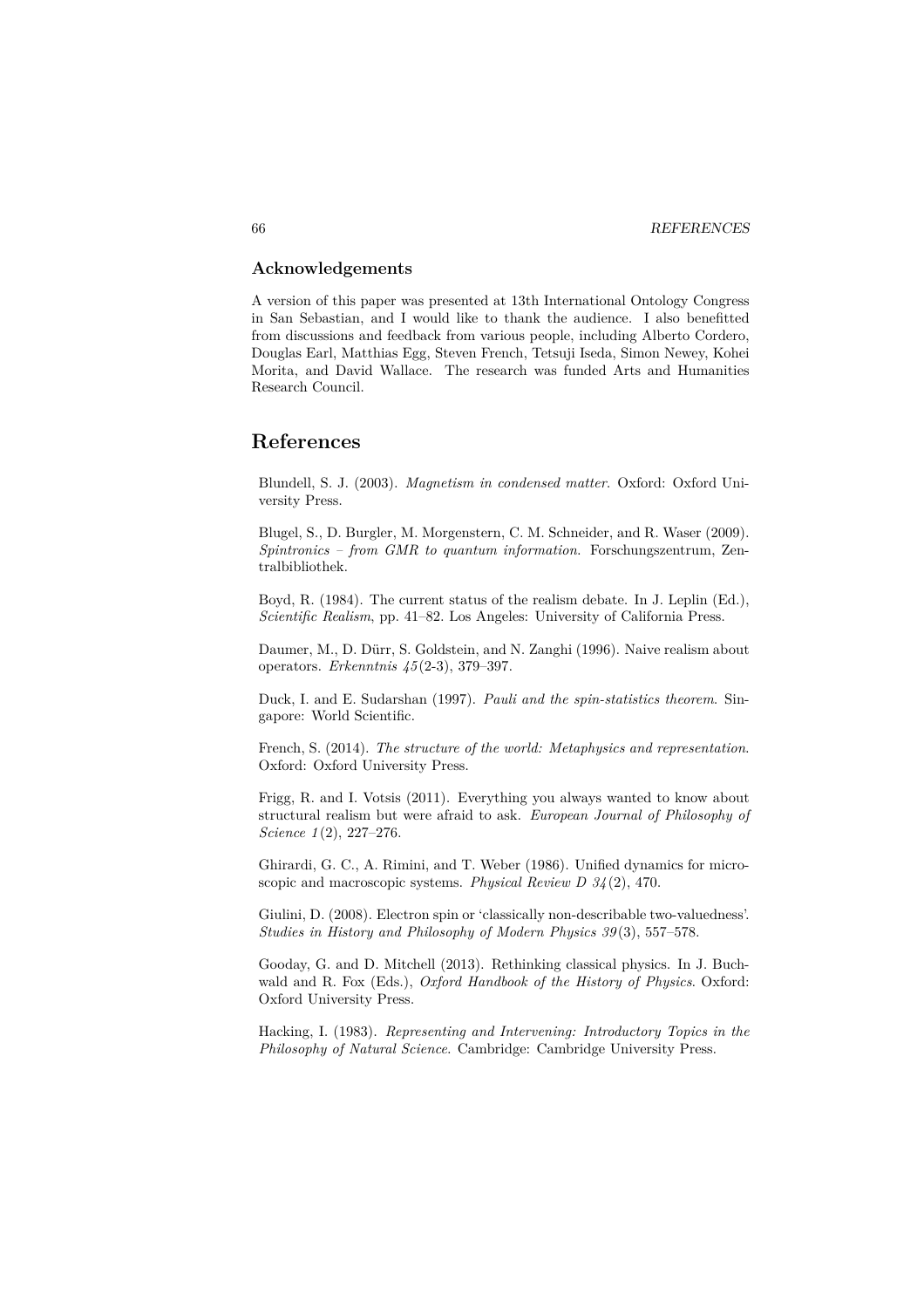#### *REFERENCES* 67

Hannout, M., S. Hoyt, A. Kryowonos, and A. Widom (1998). Quantum measurement theory and the Stern-Gerlach experiment. *American Journal of Physics 66* (5), 377–379.

Hanson, R. and D. Awschalom (2008). Coherent manipulation of single spins in semiconductors. *Nature 453* (7198), 1043–1049.

Keeler, J. (2005). *Understanding NMR spectroscopy*. Wiley.

Keppeler, S. (2003). *Spinning Particles - Semiclassics and Spectral Statistics*. Berlin: Springer-Verlag.

Kitcher, P. (1993). *The advancement of science: Science without legend, objectivity without illusion*. New York: Oxford University Press.

Ladyman, J. and D. Ross (2007). *Everything Must Go: Metaphysics Naturalised*. Oxfords: Oxford University Press.

Lewis, P. J. (2018). On the status of primitive ontology. In S. Gao (Ed.), *Collapse of the Wave Function*. Cambridge: Cambridge University Press.

McLeish, C. (2006). Realism bit by bit: Part ii. disjunctive partial reference. *Studies in History and Philosophy of Science Part A 37* (2), 171–190.

McMullin, E. (1984). A case for scientific realism. In J. Leplin (Ed.), *Scientific Realism*, pp. 8–40. Los Angeles: University of California Press.

Morrison, M. (2007). Spin: All is not what it seems. *Studies in History and Philosophy of Modern Physics 38* (3), 529–557.

Myrvold, W. (2018). Ontology for collapse theories. In S. Gao (Ed.), *Collapse of the Wave Function*. Cambridge University Press.

Niiniluoto, I. (1999). *Critical scientific realism*. Oxford: Oxford University Press.

Norsen, T. (2014). The pilot-wave perspective on spin. *American Journal of Physics 82*, 337–348.

Norsen, T. (2018). On the explanation of born-rule statistics in the de brogliebohm pilot-wave theory. *Entropy 20* (6), 422.

Ohanian, H. C. (1986). What is spin. *American Journal of Physics 54* (6), 500–505.

Pearle, P. (1989). Combining stochastic dynamical state-vector reduction with spontaneous localization. *Physical Review A 39* (5), 2277.

Psillos, S. (1999). *Scientific realism: How science tracks truth*. London: Routledge.